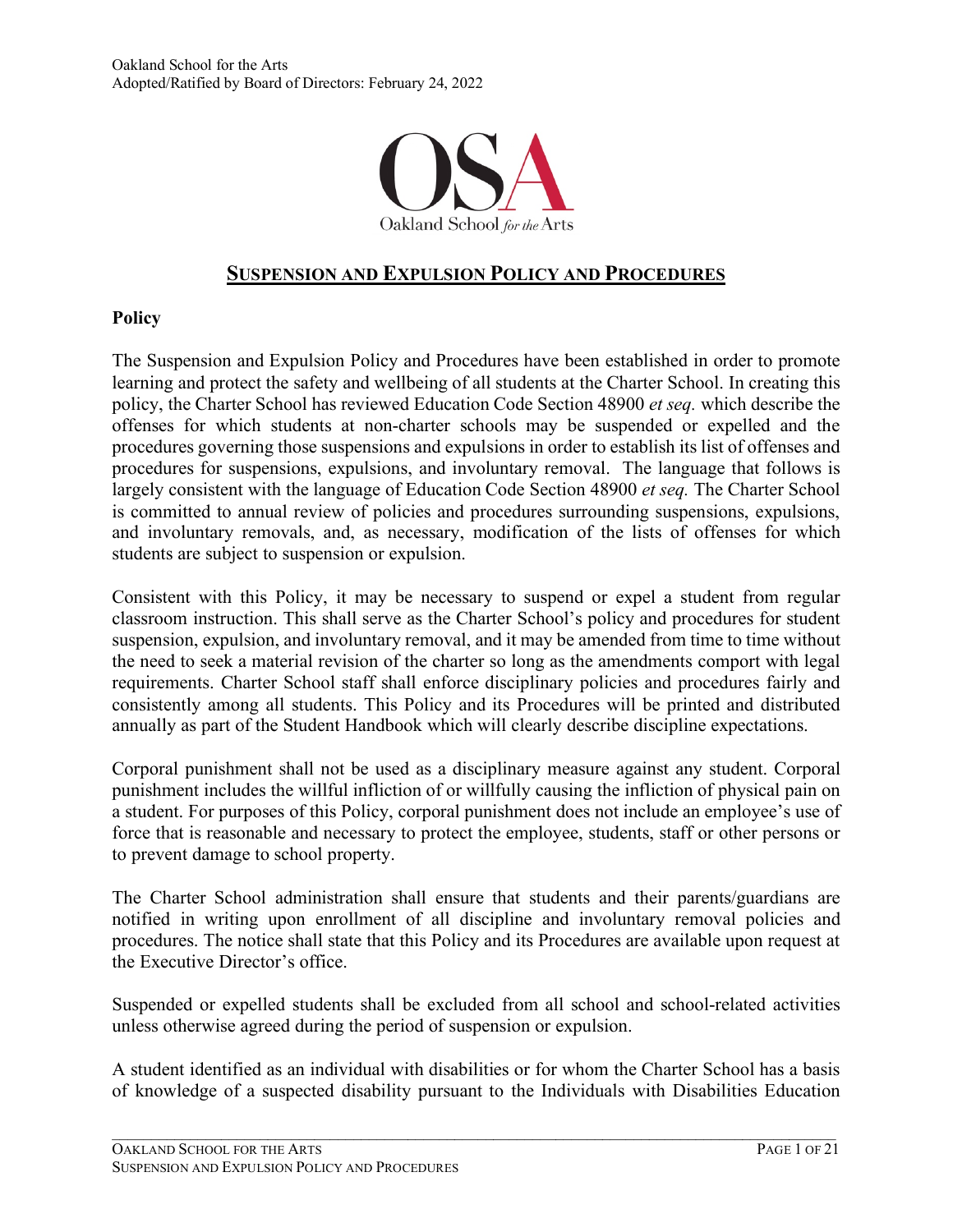Improvement Act of 2004 ("IDEA") or who is qualified for services under Section 504 of the Rehabilitation Act of 1973 ("Section 504") is subject to the same grounds for suspension and expulsion and is accorded the same due process procedures applicable to general education students except when federal and state law mandates additional or different procedures. The Charter School will follow all applicable federal and state laws including but not limited to the applicable provisions of the California Education Code, when imposing any form of discipline on a student identified as an individual with disabilities or for whom the Charter School has a basis of knowledge of a suspected disability or who is otherwise qualified for such services or protections in according due process to such students.

No student shall be involuntarily removed by the Charter School for any reason unless the parent/guardian of the student has been provided written notice of intent to remove the student no less than five (5) school days before the effective date of the action. The written notice shall be in the native language of the student or the student's parent/guardian or, if the student is a foster child or youth or a homeless child or youth, the student's educational rights holder, and shall inform the student, the student's parent/guardian, or educational rights holder of the basis for which the student is being involuntarily removed and the student's parent/guardian, or educational rights holder's right to request a hearing to challenge the involuntary removal. If a student's parent, guardian, or educational rights holder requests a hearing, the Charter School shall utilize the same hearing procedures specified below for expulsions, before the effective date of the action to involuntarily remove the student. If the student's parent, guardian, or educational rights holder requests a hearing, the student shall remain enrolled and shall not be removed until the Charter School issues a final decision. As used herein, "involuntarily removed" includes disenrolled, dismissed, transferred, or terminated, but does not include removals for misconduct which may be grounds for suspension or expulsion as enumerated below

### **Procedures**

# **A. Grounds for Suspension and Expulsion of Students**

A student may be suspended or expelled for prohibited misconduct if the act is related to school activity or school attendance occurring at any time including but not limited to: a) while on school grounds; b) while going to or coming from school; c) during the lunch period, whether on or off the school campus; or d) during, going to, or coming from a school-sponsored activity.

### **B. Enumerated Offenses**

- 1. Discretionary Suspension Offenses. Students may be suspended when it is determined the student:
	- a) Caused, attempted to cause, or threatened to cause physical injury to another person.
	- b) Willfully used force or violence upon the person of another, except self-defense.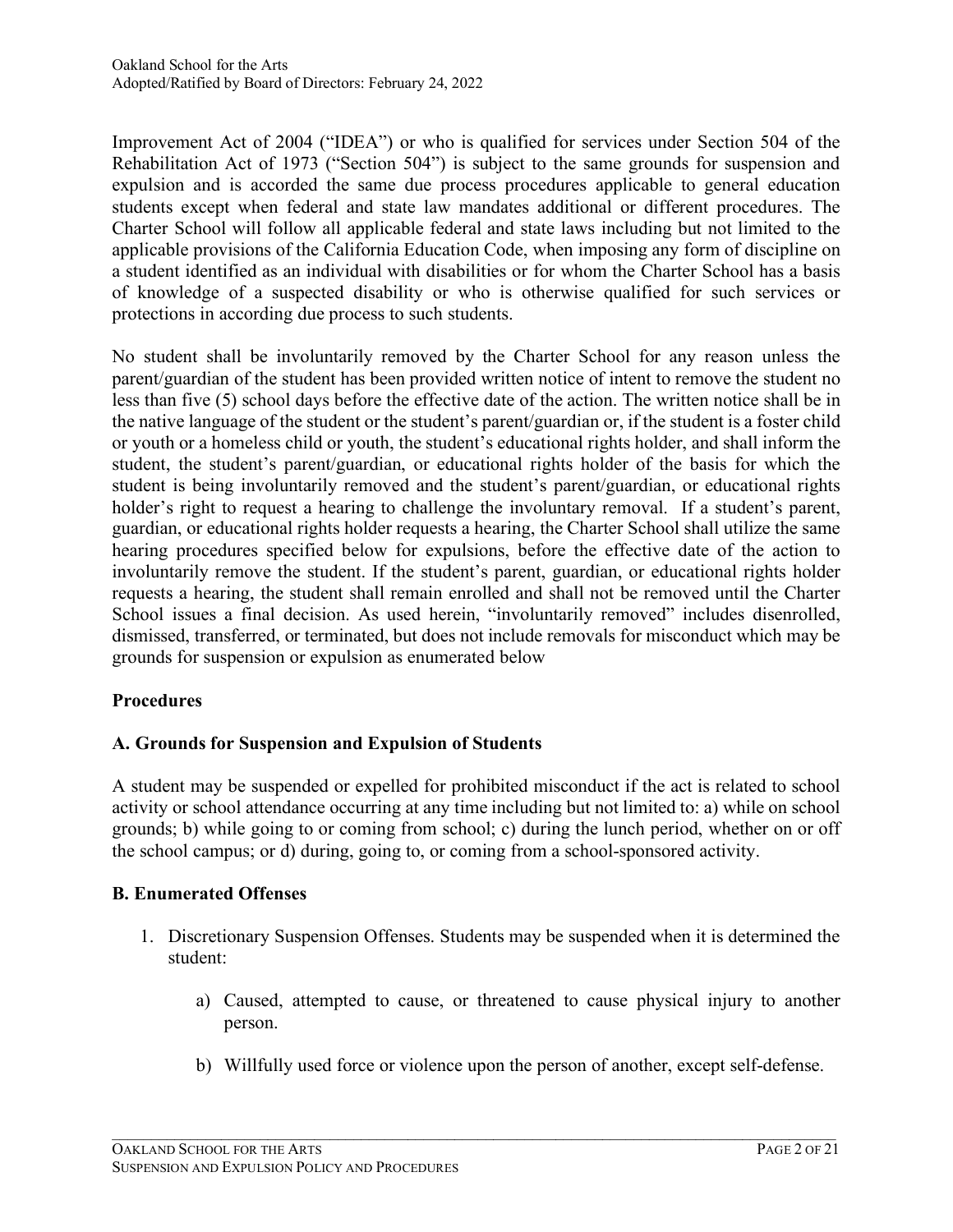- c) Unlawfully possessed, used, or otherwise furnished, or was under the influence of any controlled substance, as defined in Health and Safety Code Sections 11053- 11058, alcoholic beverage, or intoxicant of any kind.
- d) Unlawfully offered, arranged, or negotiated to sell any controlled substance as defined in Health and Safety Code Sections 11053-11058, alcoholic beverage or intoxicant of any kind, and then sold, delivered or otherwise furnished to any person another liquid substance or material and represented same as controlled substance, alcoholic beverage or intoxicant.
- e) Committed or attempted to commit robbery or extortion.
- f) Caused or attempted to cause damage to school property or private property, which includes but is not limited to, electronic files and databases.
- g) Stole or attempted to steal school property or private property, which includes but is not limited to, electronic files and databases.
- h) Possessed or used tobacco or products containing tobacco or nicotine products, including but not limited to cigars, cigarettes, miniature cigars, clove cigarettes, smokeless tobacco, snuff, chew packets and betel. This section does not prohibit the use of a student's own prescription products by a student.
- i) Committed an obscene act or engaged in habitual profanity or vulgarity.
- j) Unlawfully possessed or unlawfully offered, arranged, or negotiated to sell any drug paraphernalia, as defined in Health and Safety Code Section 11014.5.
- k) Disrupted school activities or otherwise willfully defied the valid authority of supervisors, teachers, administrators, other school officials, or other school personnel engaged in the performance of their duties. This section shall only apply to students in any of grades 9-12, inclusive.
- l) Knowingly received stolen school property or private property, which includes but is not limited to, electronic files and databases.
- m) Possessed an imitation firearm, i.e.: a replica of a firearm that is so substantially similar in physical properties to an existing firearm as to lead a reasonable person to conclude that the replica is a firearm.
- n) Harassed, threatened, or intimidated a student who is a complaining witness or witness in a school disciplinary proceeding for the purpose of preventing that student from being a witness and/or retaliating against that student for being a witness.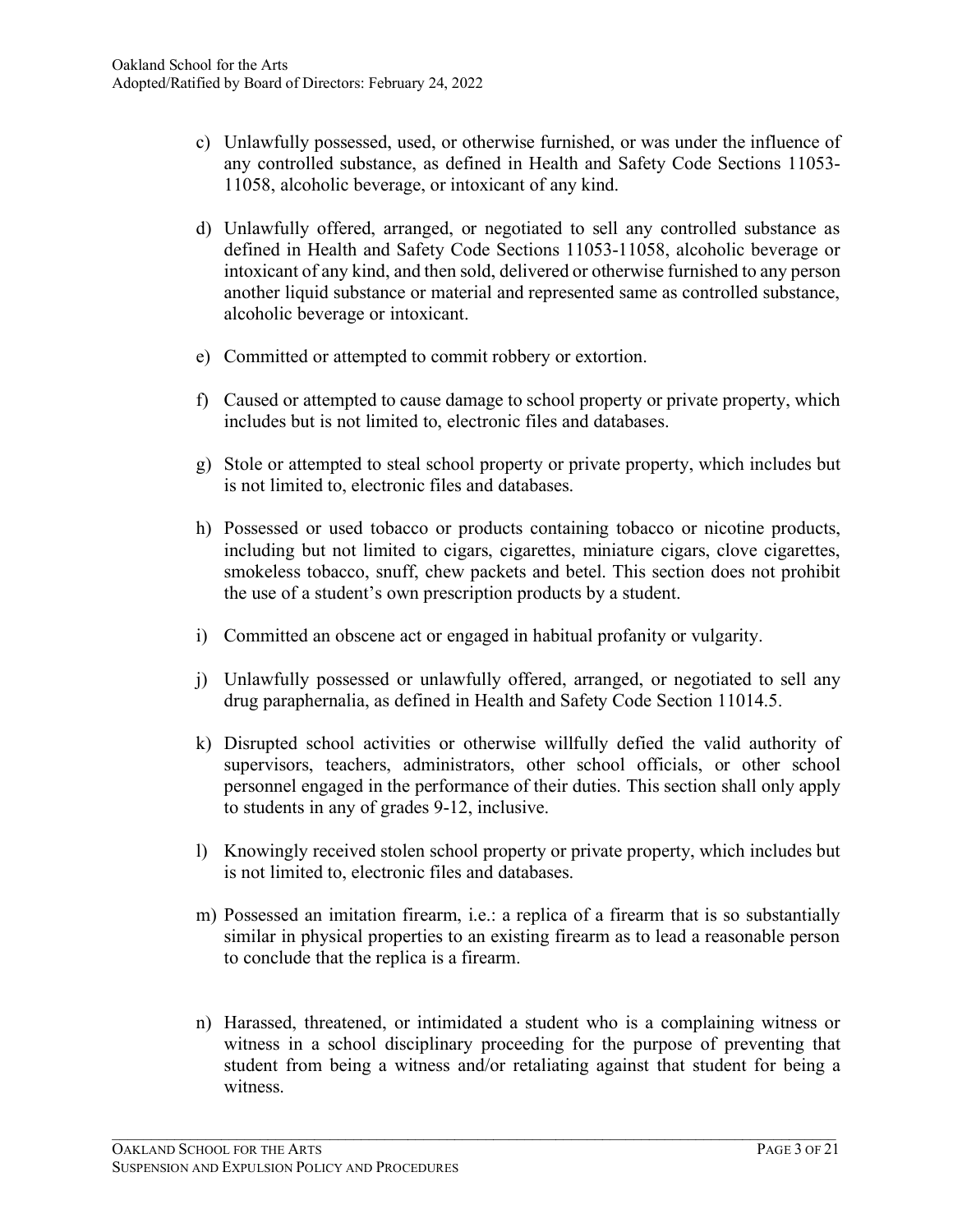- o) Unlawfully offered, arranged to sell, negotiated to sell, or sold the prescription drug Soma.
- p) Engaged in, or attempted to engage in hazing. For the purposes of this policy, "hazing" means a method of initiation or preinitiation into a student organization or body, whether or not the organization or body is officially recognized by an educational institution, which is likely to cause serious bodily injury or personal degradation or disgrace resulting in physical or mental harm to a former, current, or prospective student. For purposes of this policy, "hazing" does not include athletic events or school-sanctioned events.
- q) Made terroristic threats against school officials and/or school property, which includes but is not limited to, electronic files and databases. For purposes of this policy, "terroristic threat" shall include any statement, whether written or oral, by a person who willfully threatens to commit a crime which will result in death, great bodily injury to another person, or property damage in excess of one thousand dollars (\$1,000), with the specific intent that the statement is to be taken as a threat, even if there is no intent of actually carrying it out, which, on its face and under the circumstances in which it is made, is so unequivocal, unconditional, immediate, and specific as to convey to the person threatened, a gravity of purpose and an immediate prospect of execution of the threat, and thereby causes that person reasonably to be in sustained fear for their own safety or for their immediate family's safety, or for the protection of school property, which includes but is not limited to, electronic files and databases, or the personal property of the person threatened or their immediate family.
- r) Committed sexual harassment, as defined in Education Code Section 212.5. For the purposes of this policy, the conduct described in Section 212.5 must be considered by a reasonable person of the same gender as the victim to be sufficiently severe or pervasive to have a negative impact upon the individual's academic performance or to create an intimidating, hostile, or offensive educational environment.
- s) Caused, attempted to cause, threatened to cause or participated in an act of hate violence, as defined in Education Code Section 233(e).
- t) Intentionally harassed, threatened or intimidated school personnel or volunteers and/or a student or group of students to the extent of having the actual and reasonably expected effect of materially disrupting class work, creating substantial disorder and invading the rights of either school personnel or volunteers and/or student(s) by creating an intimidating or hostile educational environment.
- u) Engaged in an act of bullying, including, but not limited to, bullying committed by means of an electronic act.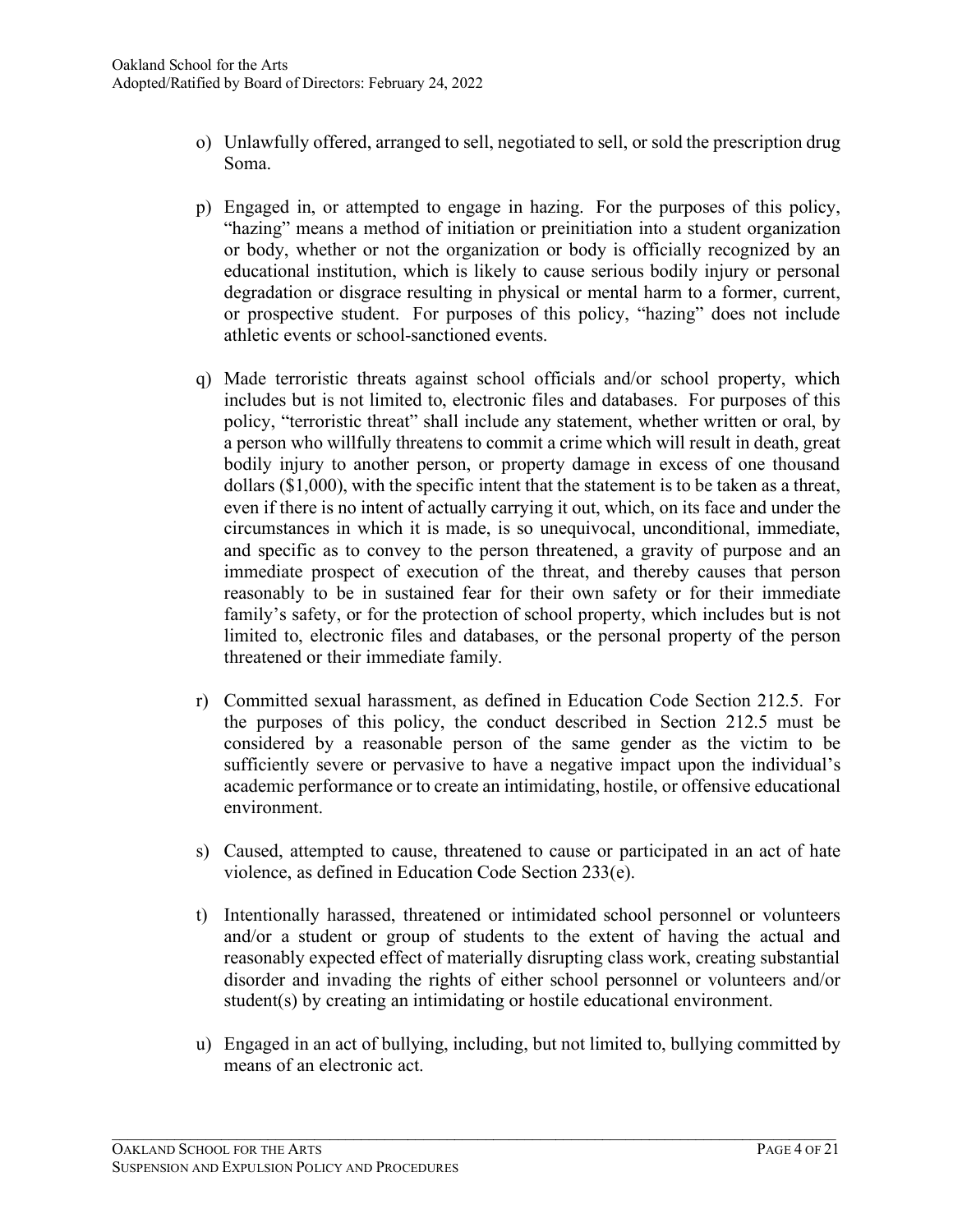- 1) "Bullying" means any severe or pervasive physical or verbal act or conduct, including communications made in writing or by means of an electronic act, and including one or more acts committed by a student or group of students which would be deemed hate violence or harassment, threats, or intimidation, which are directed toward one or more students that has or can be reasonably predicted to have the effect of one or more of the following:
	- i. Placing a reasonable student (defined as a student, including, but is not limited to, a student with exceptional needs, who exercises average care, skill, and judgment in conduct for a person of their age, or for a person of their age with exceptional needs) or students in fear of harm to that student's or those students' person or property.
	- ii. Causing a reasonable student to experience a substantially detrimental effect on their physical or mental health.
	- iii. Causing a reasonable student to experience substantial interference with their academic performance.
	- iv. Causing a reasonable student to experience substantial interference with their ability to participate in or benefit from the services, activities, or privileges provided by the Charter School.
- 2) "Electronic Act" means the creation or transmission originated on or off the schoolsite, by means of an electronic device, including, but not limited to, a telephone, wireless telephone, or other wireless communication device, computer, or pager, of a communication, including, but not limited to, any of the following:
	- i. A message, text, sound, video, or image.
	- ii. A post on a social network Internet Web site including, but not limited to:
		- (a) Posting to or creating a burn page. A "burn page" means an Internet Web site created for the purpose of having one or more of the effects as listed in subparagraph (1) above.
		- (b) Creating a credible impersonation of another actual student for the purpose of having one or more of the effects listed in subparagraph (1) above. "Credible impersonation" means to knowingly and without consent impersonate a student for the purpose of bullying the student and such that another student would reasonably believe, or has reasonably believed, that the student was or is the student who was impersonated.
		- (c) Creating a false profile for the purpose of having one or more of the effects listed in subparagraph (1) above. "False profile" means a profile of a fictitious student or a profile using the likeness or attributes of an actual student other than the student who created the false profile.
	- iii. An act of cyber sexual bullying.

(a) For purposes of this policy, "cyber sexual bullying" means the dissemination of, or the solicitation or incitement to disseminate, a photograph or other visual recording by a student to another student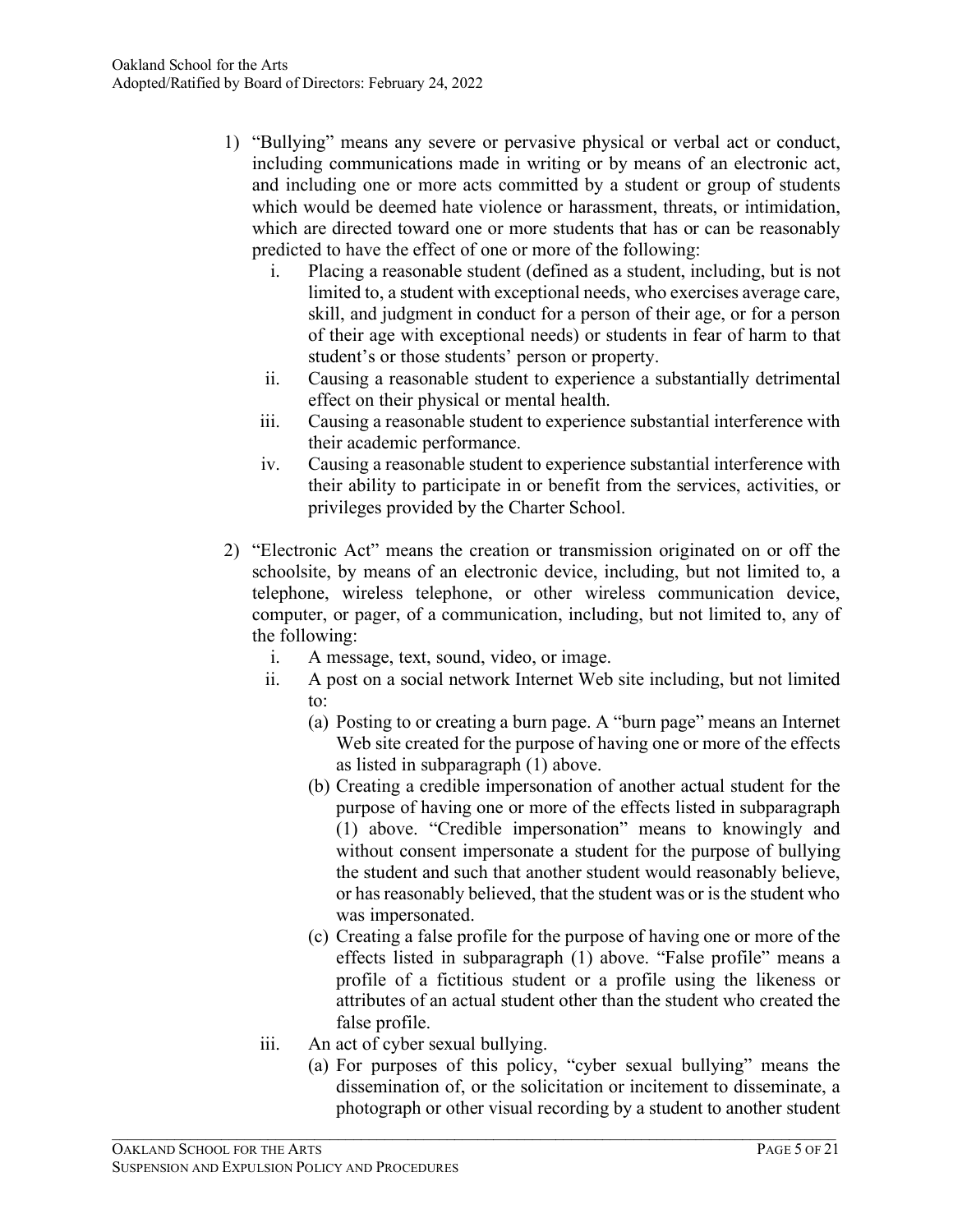or to school personnel by means of an electronic act that has or can be reasonably predicted to have one or more of the effects described in subparagraphs (i) to (iv), inclusive, of paragraph (1). A photograph or other visual recording, as described above, shall include the depiction of a nude, semi-nude, or sexually explicit photograph or other visual recording of a minor where the minor is identifiable from the photograph, visual recording, or other electronic act.

- (b) For purposes of this policy, "cyber sexual bullying" does not include a depiction, portrayal, or image that has any serious literary, artistic, educational, political, or scientific value or that involves athletic events or school-sanctioned activities.
- 3) Notwithstanding subparagraphs (1) and (2) above, an electronic act shall not constitute pervasive conduct solely on the basis that it has been transmitted on the Internet or is currently posted on the Internet.
- v) A student who aids or abets, as defined in Section 31 of the Penal Code, the infliction or attempted infliction of physical injury to another person may be subject to suspension, but not expulsion, except that a student who has been adjudged by a juvenile court to have committed, as an aider and abettor, a crime of physical violence in which the victim suffered great bodily injury or serious bodily injury shall be subject to discipline pursuant to subdivision  $(1)(a)-(b)$ .
- w) Possessed, sold, or otherwise furnished any knife or other dangerous object of no reasonable use to the student unless, in the case of possession of any object of this type, the student had obtained written permission to possess the item from a certificated school employee, with the Executive Director or designee's concurrence.
- 2. Non-Discretionary Suspension Offenses: Students must be suspended and recommended for expulsion when it is determined the student:
	- a) Possessed, sold, or otherwise furnished any firearm, explosive, or other destructive device unless, in the case of possession of any device of this type, the student had obtained written permission to possess the item from a certificated school employee, with the Executive Director or designee's concurrence.
	- b) Brandished a knife at another person.
	- c) Unlawfully sold a controlled substance listed in Health and Safety Code Section 11053, *et seq*.
	- d) Committed or attempted to commit a sexual assault as defined in Penal Code Sections 261, 266c, 286, 287, 288, or 289 or former Section 288a of the Penal Code, or committed a sexual battery as defined in Penal Code Section 243.4.
- 3. Discretionary Expellable Offenses: Students may be recommended for expulsion when it is determined the student: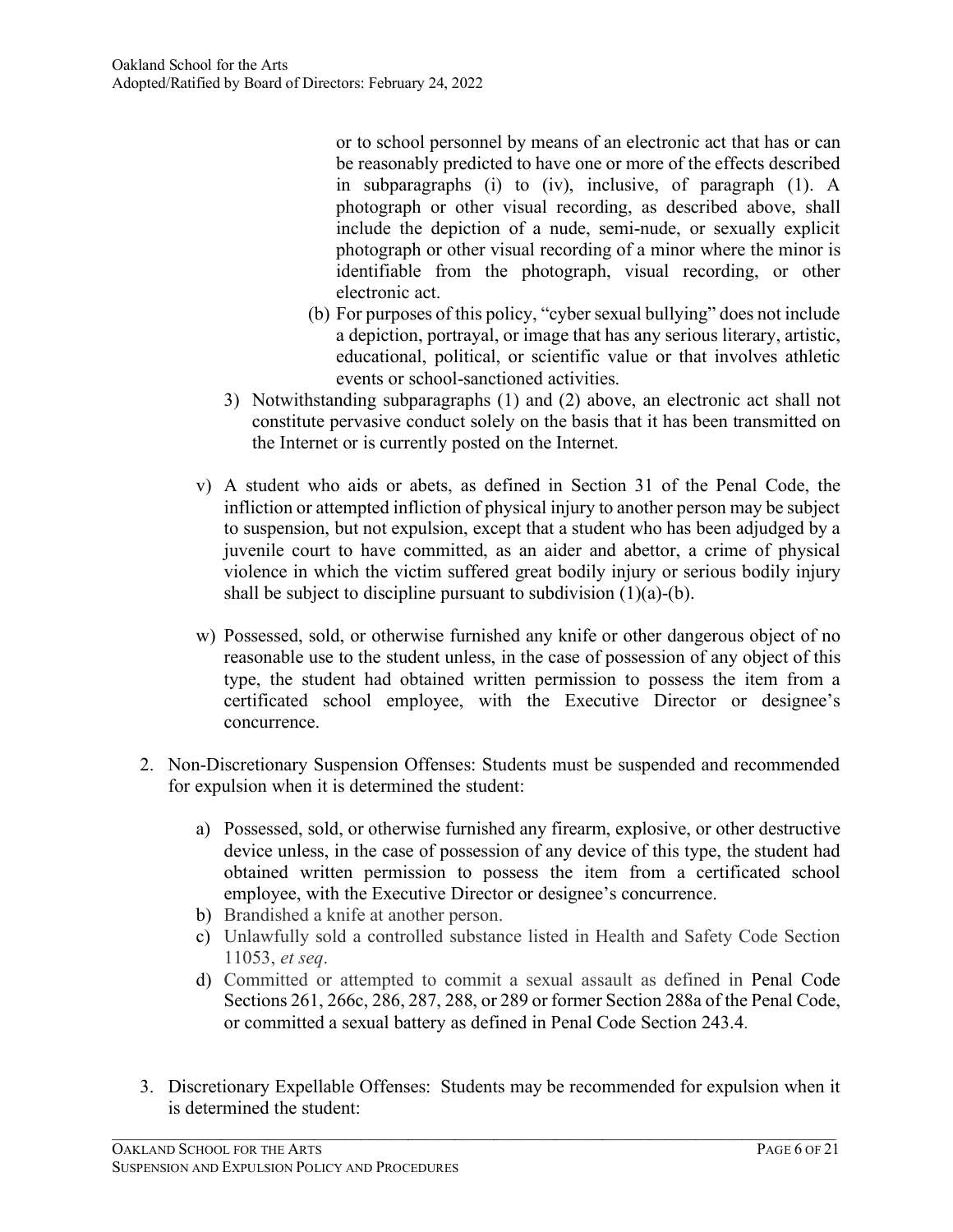- a) Caused, attempted to cause, or threatened to cause physical injury to another person.
- b) Willfully used force or violence upon the person of another, except self-defense.
- c) Unlawfully possessed, used, or otherwise furnished, or was under the influence of any controlled substance, as defined in Health and Safety Code Sections 11053- 11058, alcoholic beverage, or intoxicant of any kind.
- d) Unlawfully offered, arranged, or negotiated to sell any controlled substance as defined in Health and Safety Code Sections 11053-11058, alcoholic beverage or intoxicant of any kind, and then sold, delivered or otherwise furnished to any person another liquid substance or material and represented same as controlled substance, alcoholic beverage or intoxicant.
- e) Committed or attempted to commit robbery or extortion.
- f) Caused or attempted to cause damage to school property or private property, which includes but is not limited to, electronic files and databases.
- g) Stole or attempted to steal school property or private property, which includes but is not limited to, electronic files and databases.
- h) Possessed or used tobacco or products containing tobacco or nicotine products, including but not limited to cigars, cigarettes, miniature cigars, clove cigarettes, smokeless tobacco, snuff, chew packets and betel. This section does not prohibit the use of a student's own prescription products by a student.
- i) Committed an obscene act or engaged in habitual profanity or vulgarity.
- j) Unlawfully possessed or unlawfully offered, arranged, or negotiated to sell any drug paraphernalia, as defined in Health and Safety Code Section 11014.5.
- k) Knowingly received stolen school property or private property, which includes but is not limited to, electronic files and databases.
- l) Possessed an imitation firearm, i.e.: a replica of a firearm that is so substantially similar in physical properties to an existing firearm as to lead a reasonable person to conclude that the replica is a firearm.
- m) Harassed, threatened, or intimidated a student who is a complaining witness or witness in a school disciplinary proceeding for the purpose of preventing that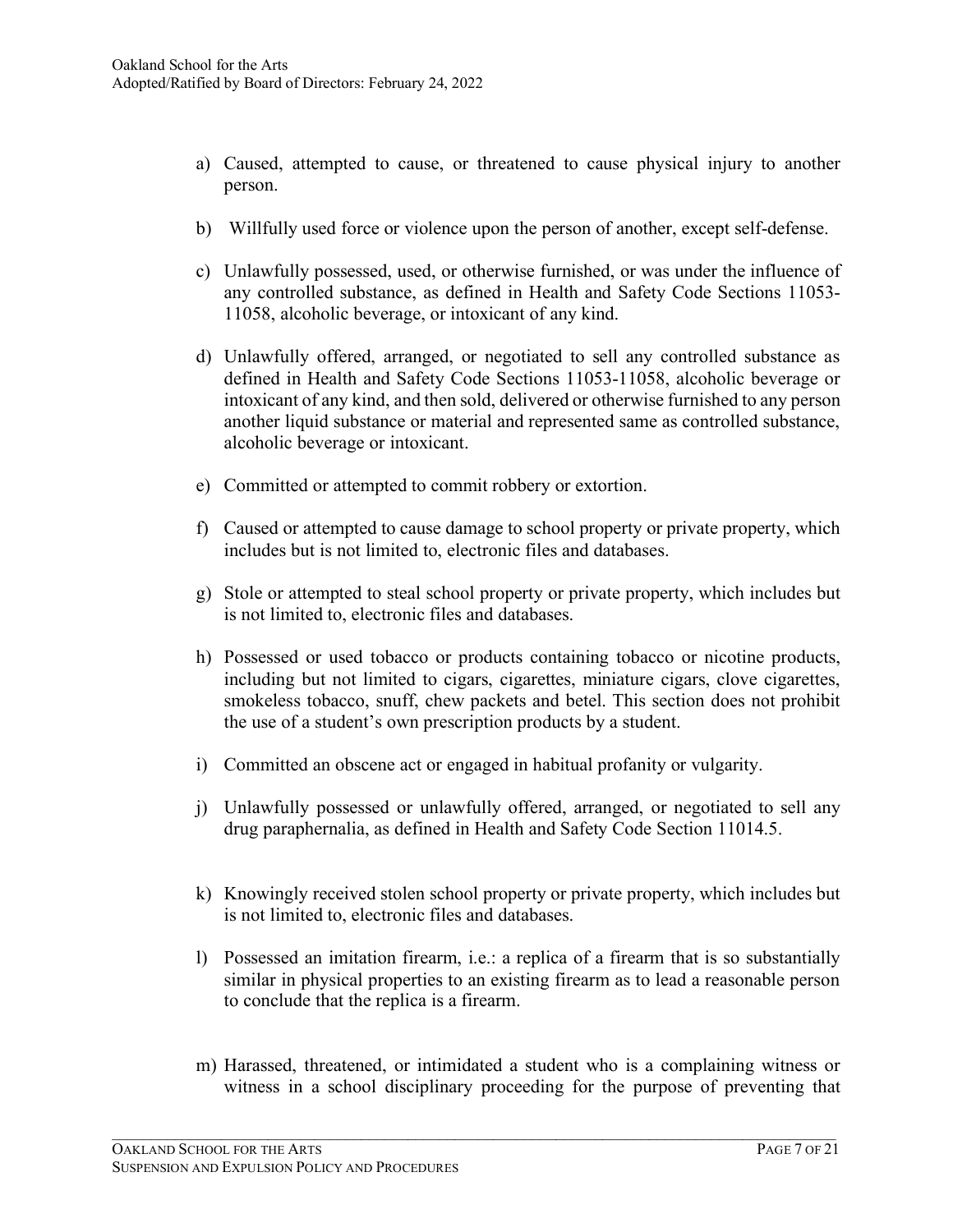student from being a witness and/or retaliating against that student for being a witness.

- n) Unlawfully offered, arranged to sell, negotiated to sell, or sold the prescription drug Soma.
- o) Engaged in, or attempted to engage in hazing. For the purposes of this policy, "hazing" means a method of initiation or preinitiation into a student organization or body, whether or not the organization or body is officially recognized by an educational institution, which is likely to cause serious bodily injury or personal degradation or disgrace resulting in physical or mental harm to a former, current, or prospective student. For purposes of this policy, "hazing" does not include athletic events or school-sanctioned events.
- p) Made terroristic threats against school officials and/or school property, which includes but is not limited to, electronic files and databases. For purposes of this policy, "terroristic threat" shall include any statement, whether written or oral, by a person who willfully threatens to commit a crime which will result in death, great bodily injury to another person, or property damage in excess of one thousand dollars (\$1,000), with the specific intent that the statement is to be taken as a threat, even if there is no intent of actually carrying it out, which, on its face and under the circumstances in which it is made, is so unequivocal, unconditional, immediate, and specific as to convey to the person threatened, a gravity of purpose and an immediate prospect of execution of the threat, and thereby causes that person reasonably to be in sustained fear for their own safety or for their immediate family's safety, or for the protection of school property, which includes but is not limited to, electronic files and databases, or the personal property of the person threatened or their immediate family.
- q) Committed sexual harassment, as defined in Education Code Section 212.5. For the purposes of this policy, the conduct described in Section 212.5 must be considered by a reasonable person of the same gender as the victim to be sufficiently severe or pervasive to have a negative impact upon the individual's academic performance or to create an intimidating, hostile, or offensive educational environment.
- r) Caused, attempted to cause, threatened to cause or participated in an act of hate violence, as defined in subdivision (e) of Section 233 of the Education Code.
- s) Intentionally harassed, threatened or intimidated school personnel or volunteers and/or a student or group of students to the extent of having the actual and reasonably expected effect of materially disrupting class work, creating substantial disorder and invading the rights of either school personnel or volunteers and/or student(s) by creating an intimidating or hostile educational environment.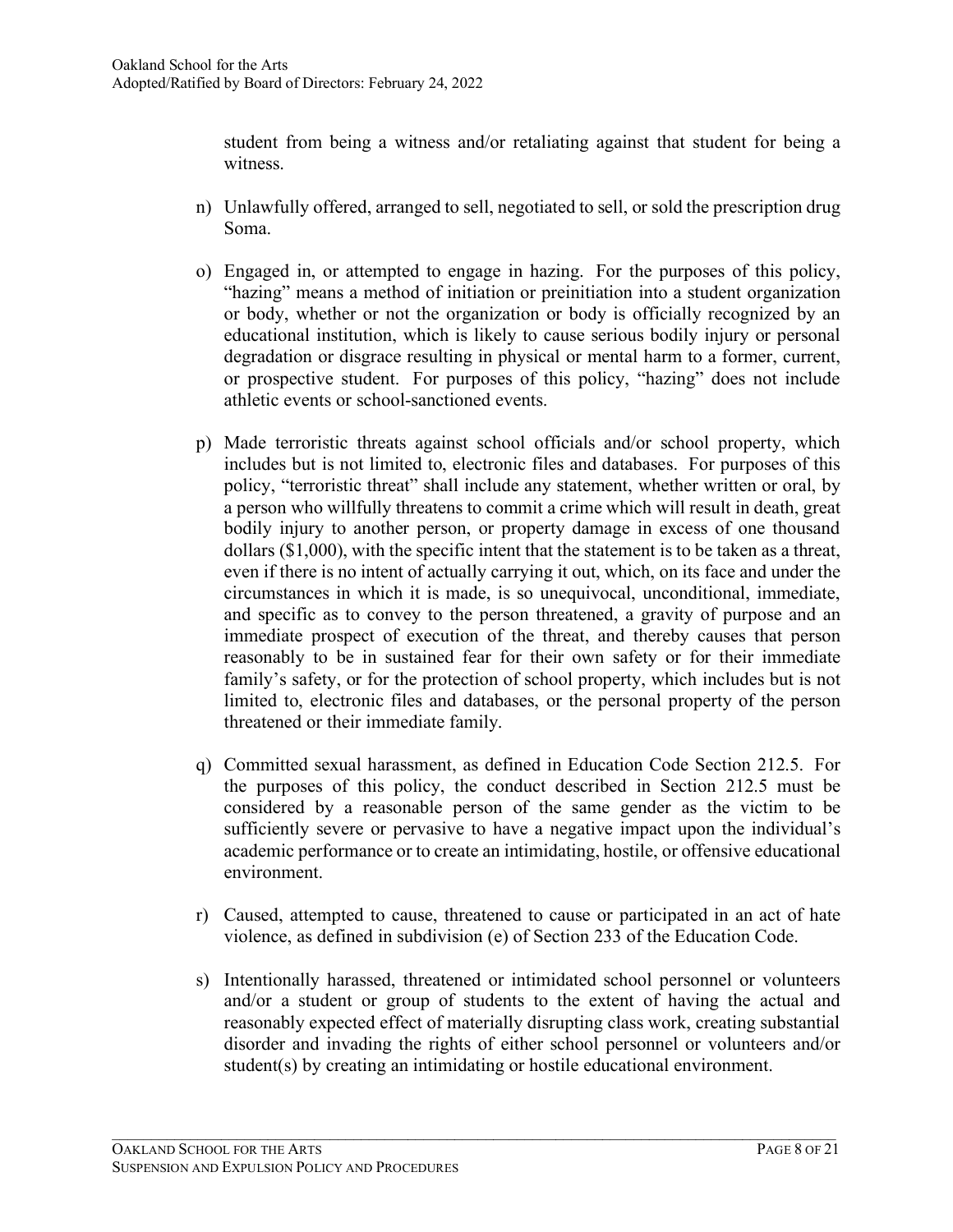- t) Engaged in an act of bullying, including, but not limited to, bullying committed by means of an electronic act.
	- 1) "Bullying" means any severe or pervasive physical or verbal act or conduct, including communications made in writing or by means of an electronic act, and including one or more acts committed by a student or group of students which would be deemed hate violence or harassment, threats, or intimidation, which are directed toward one or more students that has or can be reasonably predicted to have the effect of one or more of the following:
		- i. Placing a reasonable student (defined as a student, including, but is not limited to, a student with exceptional needs, who exercises average care, skill, and judgment in conduct for a person of their age, or for a person of their age with exceptional needs) or students in fear of harm to that student's or those students' person or property.
		- ii. Causing a reasonable student to experience a substantially detrimental effect on their physical or mental health.
		- iii. Causing a reasonable student to experience substantial interference with their academic performance.
		- iv. Causing a reasonable student to experience substantial interference with their ability to participate in or benefit from the services, activities, or privileges provided by the Charter School.
	- 2) "Electronic Act" means the creation or transmission originated on or off the schoolsite, by means of an electronic device, including, but not limited to, a telephone, wireless telephone, or other wireless communication device, computer, or pager, of a communication, including, but not limited to, any of the following:
		- i. A message, text, sound, video, or image.
		- ii. A post on a social network Internet Web site including, but not limited to:
			- (a) Posting to or creating a burn page. A "burn page" means an Internet Web site created for the purpose of having one or more of the effects as listed in subparagraph (1) above.
			- (b) Creating a credible impersonation of another actual student for the purpose of having one or more of the effects listed in subparagraph (1) above. "Credible impersonation" means to knowingly and without consent impersonate a student for the purpose of bullying the student and such that another student would reasonably believe, or has reasonably believed, that the student was or is the student who was impersonated.
			- (c) Creating a false profile for the purpose of having one or more of the effects listed in subparagraph (1) above. "False profile" means a profile of a fictitious student or a profile using the likeness or attributes of an actual student other than the student who created the false profile.
		- iii. An act of cyber sexual bullying.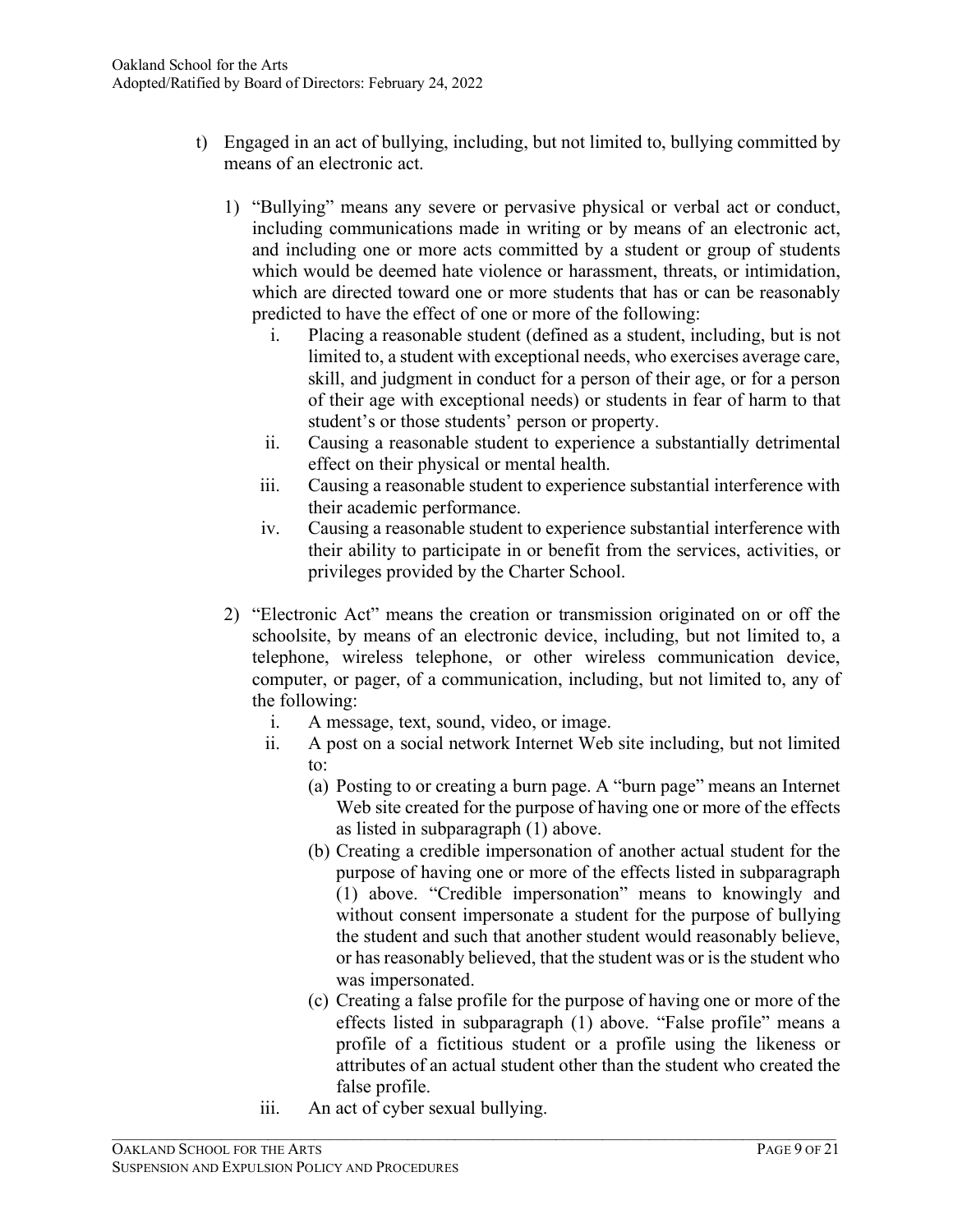- (a) For purposes of this policy, "cyber sexual bullying" means the dissemination of, or the solicitation or incitement to disseminate, a photograph or other visual recording by a student to another student or to school personnel by means of an electronic act that has or can be reasonably predicted to have one or more of the effects described in subparagraphs (i) to (iv), inclusive, of paragraph (1). A photograph or other visual recording, as described above, shall include the depiction of a nude, semi-nude, or sexually explicit photograph or other visual recording of a minor where the minor is identifiable from the photograph, visual recording, or other electronic act.
- (b) For purposes of this policy, "cyber sexual bullying" does not include a depiction, portrayal, or image that has any serious literary, artistic, educational, political, or scientific value or that involves athletic events or school-sanctioned activities.
- 3) Notwithstanding subparagraphs (1) and (2) above, an electronic act shall not constitute pervasive conduct solely on the basis that it has been transmitted on the Internet or is currently posted on the Internet.
- u) A student who aids or abets, as defined in Section 31 of the Penal Code, the infliction or attempted infliction of physical injury to another person may be subject to suspension, but not expulsion, except that a student who has been adjudged by a juvenile court to have committed, as an aider and abettor, a crime of physical violence in which the victim suffered great bodily injury or serious bodily injury shall be subject to discipline pursuant to subdivision  $(3)(a)-(b)$ .
- v) Possessed, sold, or otherwise furnished any knife or other dangerous object of no reasonable use to the student unless, in the case of possession of any object of this type, the student had obtained written permission to possess the item from a certificated school employee, with the Executive Director or designee's concurrence.
- 4. Non-Discretionary Expellable Offenses: Students must be recommended for expulsion when it is determined pursuant to the procedures below that the student:
	- a) Possessed, sold, or otherwise furnished any firearm, explosive, or other destructive device unless, in the case of possession of any device of this type, the student had obtained written permission to possess the item from a certificated school employee, with the Executive Director or designee's concurrence.
		- b) Brandished a knife at another person.
		- c) Unlawfully sold a controlled substance listed in Health and Safety Code Section 11053, et seq.
		- d) Committed or attempted to commit a sexual assault as defined in Penal Code Sections 261, 266c, 286, 287, 288, or 289 or former Section 288a of the Penal Code, or committed a sexual battery as defined in Penal Code Section 243.4.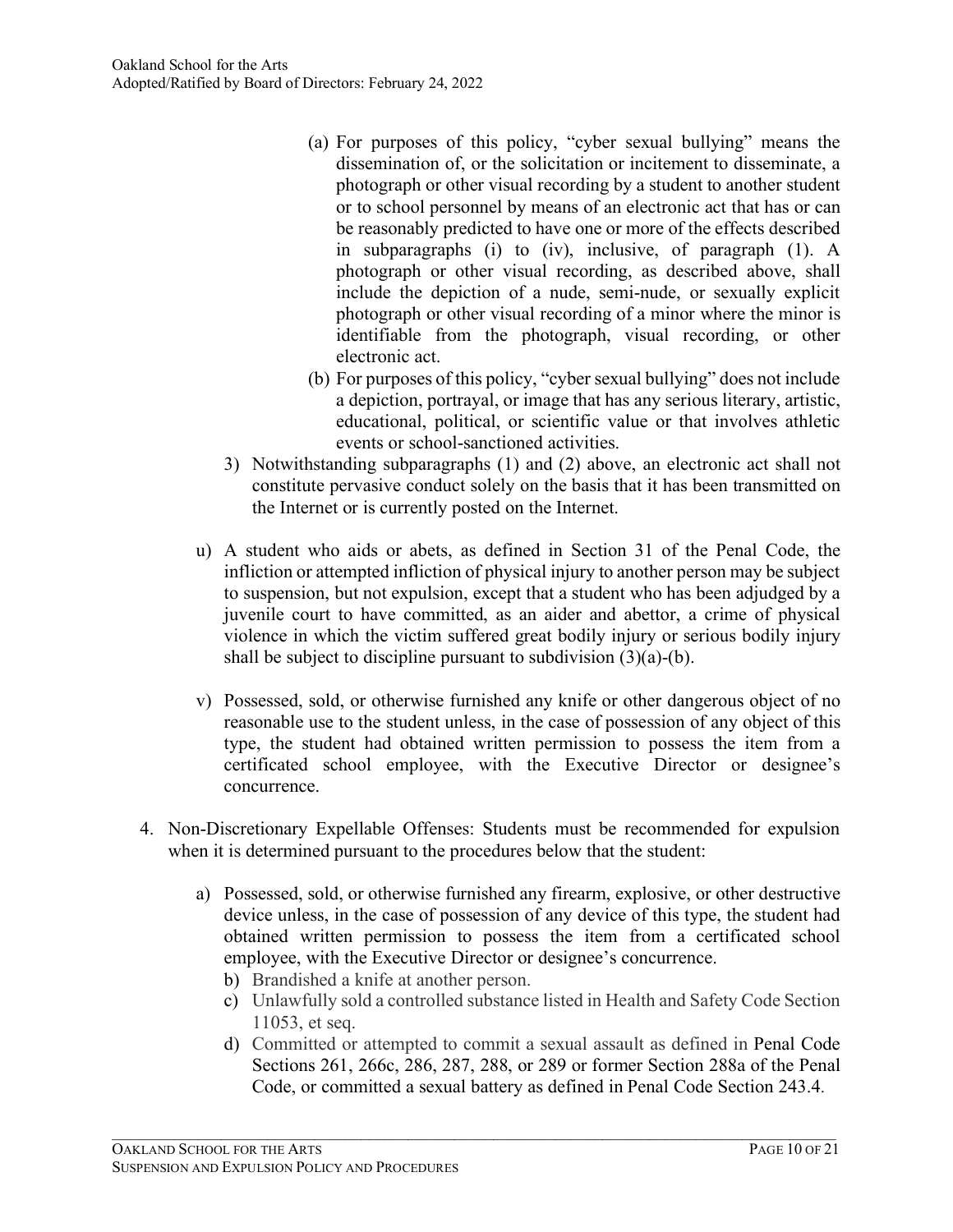If it is determined by the Board of Directors that a student has brought a firearm or destructive device, as defined in Section 921 of Title 18 of the United States Code, on to campus or to have possessed a firearm or destructive device on campus, the student shall be expelled for one year, pursuant to the Federal Gun Free Schools Act of 1994. In such instances, the student shall be provided due process rights of notice and a hearing as required in this policy.

The Charter School will use the following definitions:

- The term "knife" means (A) any dirk, dagger, or other weapon with a fixed, sharpened blade fitted primarily for stabbing; (B) a weapon with a blade fitted primarily for stabbing; (C) a weapon with a blade longer than 3½ inches; (D) a folding knife with a blade that locks into place; or (E) a razor with an unguarded blade.
- The term "firearm" means (A) any weapon (including a starter gun) which will or is designed to or may readily be converted to expel a projectile by the action of an explosive; (B) the frame or receiver of any such weapon; (C) any firearm muffler or firearm silencer; or (D) any destructive device. Such term does not include an antique firearm.
- The term "destructive device" means any explosive, incendiary, or poison gas, including but not limited to: (A) bomb; (B) grenade; (C) rocket having a propellant charge of more than four ounces; (D) missile having an explosive or incendiary charge of more than onequarter ounce; (E) mine; or (F) device similar to any of the devices described in the preceding clauses.

# **C. Suspension Procedure**

Suspensions shall be initiated according to the following procedures:

1. Conference

Suspension shall be preceded, if possible, by a conference conducted by the Executive Director or designee with the student and the student's parent/guardian and, whenever practical, the teacher, supervisor or Charter School employee who referred the student to the Executive Director or designee.

The conference may be omitted if the Executive Director or designee determines that an emergency situation exists. An "emergency situation" involves a clear and present danger to the lives, safety or health of students or Charter School personnel. If a student is suspended without this conference, both the parent/guardian and student shall be notified of the student's right to return to school for the purpose of a conference.

At the conference, the student shall be informed of the reason for the disciplinary action and the evidence against the student and shall be given the opportunity to present their version and evidence in their defense, in accordance with Education Code Section  $47605(c)(5)(J)(i)$ . This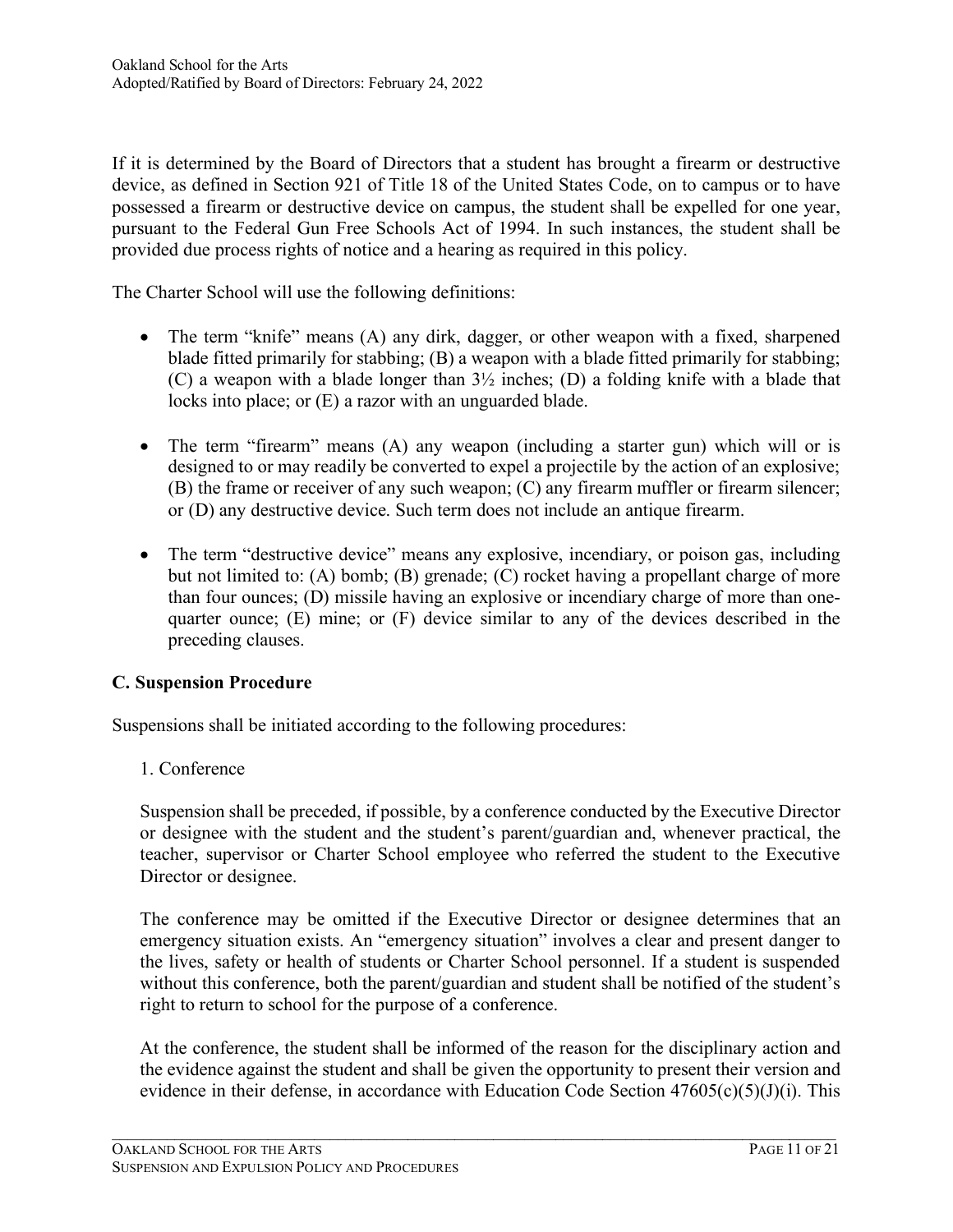conference shall be held within two (2) school days, unless the student waives this right or is physically unable to attend for any reason including, but not limited to, incarceration or hospitalization. No penalties may be imposed on a student for failure of the student's parent or guardian to attend a conference with Charter School officials. Reinstatement of the suspended student shall not be contingent upon attendance by the student's parent/guardian at the conference.

### 2. Notice to Parents/Guardians

At the time of the suspension, an administrator or designee shall make a reasonable effort to contact the parent/guardian by telephone or in person. Whenever a student is suspended, the parent/guardian shall be notified in writing of the suspension and the date of return following suspension. This notice shall state the specific offense(s) committed by the student as well as the date the student may return to school following the suspension. In addition, the notice may also state the time when the student may return to school. If Charter School officials wish to ask the parent/guardian to confer regarding matters pertinent to the suspension, the notice may request that the parent/guardian respond to such requests without delay.

3. Suspension Time Limits/Recommendation for Expulsion

Suspensions, when not including a recommendation for expulsion, shall not exceed five (5) consecutive school days per suspension. Upon a recommendation of expulsion by the Executive Director or designee, the student and the student's parent/guardian or representative will be invited to a conference to determine if the suspension for the student should be extended pending an expulsion hearing. In such instances when the Charter School has determined a suspension period shall be extended, such extension shall be made only after a conference is held with the student or the student's parent/guardian, unless the student and the student's parent/guardian fail to attend the conference.

This determination will be made by the Executive Director or designee upon either of the following: 1) the student's presence will be disruptive to the education process; or 2) the student poses a threat or danger to others. Upon either determination, the student's suspension will be extended pending the results of an expulsion hearing.

#### 4. Homework Assignments During Suspension

In accordance with Education Code Section 47606.2(a), upon the request of a parent, a legal guardian or other person holding the right to make education decisions for the student, or the affected student, a teacher shall provide to a student in any of grades 1 to 12, inclusive, who has been suspended from school for two (2) or more school days, the homework that the student would otherwise have been assigned.

In accordance with Education Code Section 47606.2(b), if a homework assignment that is requested pursuant to Section 47606.2(a) and turned into the teacher by the student either upon the student's return to school from suspension or within the timeframe originally prescribed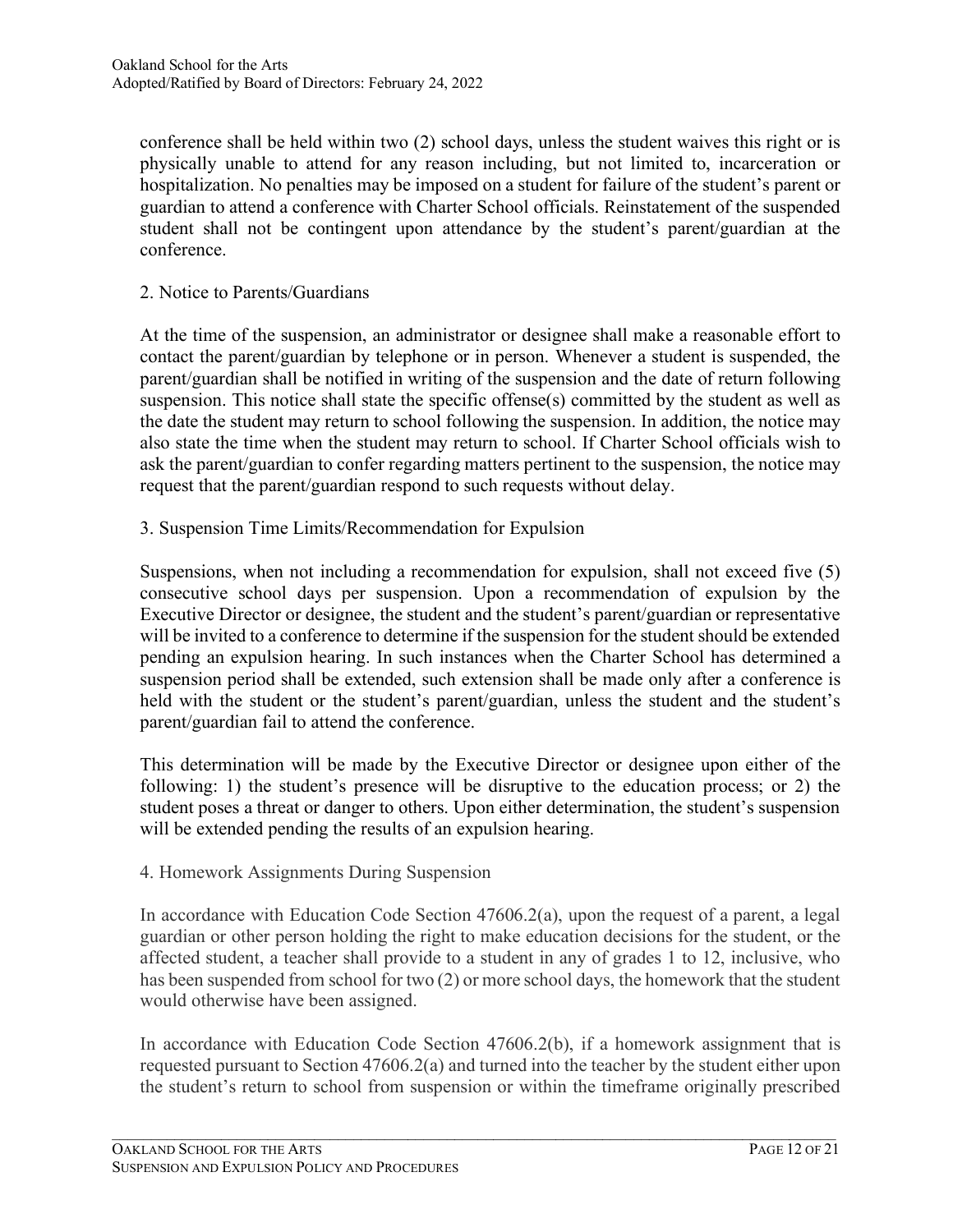by the teacher, whichever is later, is not graded before the end of the academic term, that assignment shall not be included in the calculation of the student's overall grade in the class.

## **D. Authority to Expel**

As required by Education Code Section  $47605(c)(5)(J)(ii)$ , students recommended for expulsion are entitled to a hearing adjudicated by a neutral officer to determine whether the student should be expelled. The procedures herein provide for such a hearing and the notice of said hearing, as required by law.

A student may be expelled either by the neutral and impartial Charter School Board of Directors following a hearing before it or by the Charter School Board of Director. The hearing shall be presided over by a designated neutral hearing chairperson. The Executive Director may recommend expulsion of any student found to have committed an expellable offense, but the Board of Directors shall make the final determination.

### **E. Expulsion Procedures**

Students recommended for expulsion are entitled to a hearing to determine whether the student should be expelled. Unless postponed for good cause, the hearing shall be held within thirty (30) school days after the Executive Director or designee determines that the student has committed an expellable offense and recommends the student for expulsion.

The Executive Director shall make a recommendation to the Board for a final decision whether to expel. The hearing shall be held in closed session (complying with all student confidentiality rules under the Family Educational Rights and Privacy Act ("FERPA")) unless the student makes a written request for a public hearing in open session three (3) days prior to the date of the scheduled hearing.

Written notice of the hearing shall be forwarded to the student and the student's parent/guardian at least ten (10) calendar days before the date of the hearing. Upon mailing the notice, it shall be deemed served upon the student. The notice shall include:

- 1. The date and place of the expulsion hearing;
- 2. A statement of the specific facts, charges and offenses upon which the proposed expulsion is based;
- 3. A copy of the Charter School's disciplinary rules which relate to the alleged violation;
- 4. Notification of the student's or parent/guardian's obligation to provide information about the student's status at the Charter School to any other school district or school to which the student seeks enrollment;
- 5. The opportunity for the student and/or the student's parent/guardian to appear in person or to employ and be represented by counsel or a non-attorney advisor;
- 6. The right to inspect and obtain copies of all documents to be used at the hearing;
- 7. The opportunity to confront and question all witnesses who testify at the hearing;
- 8. The opportunity to question all evidence presented and to present oral and documentary evidence on the student's behalf including witnesses.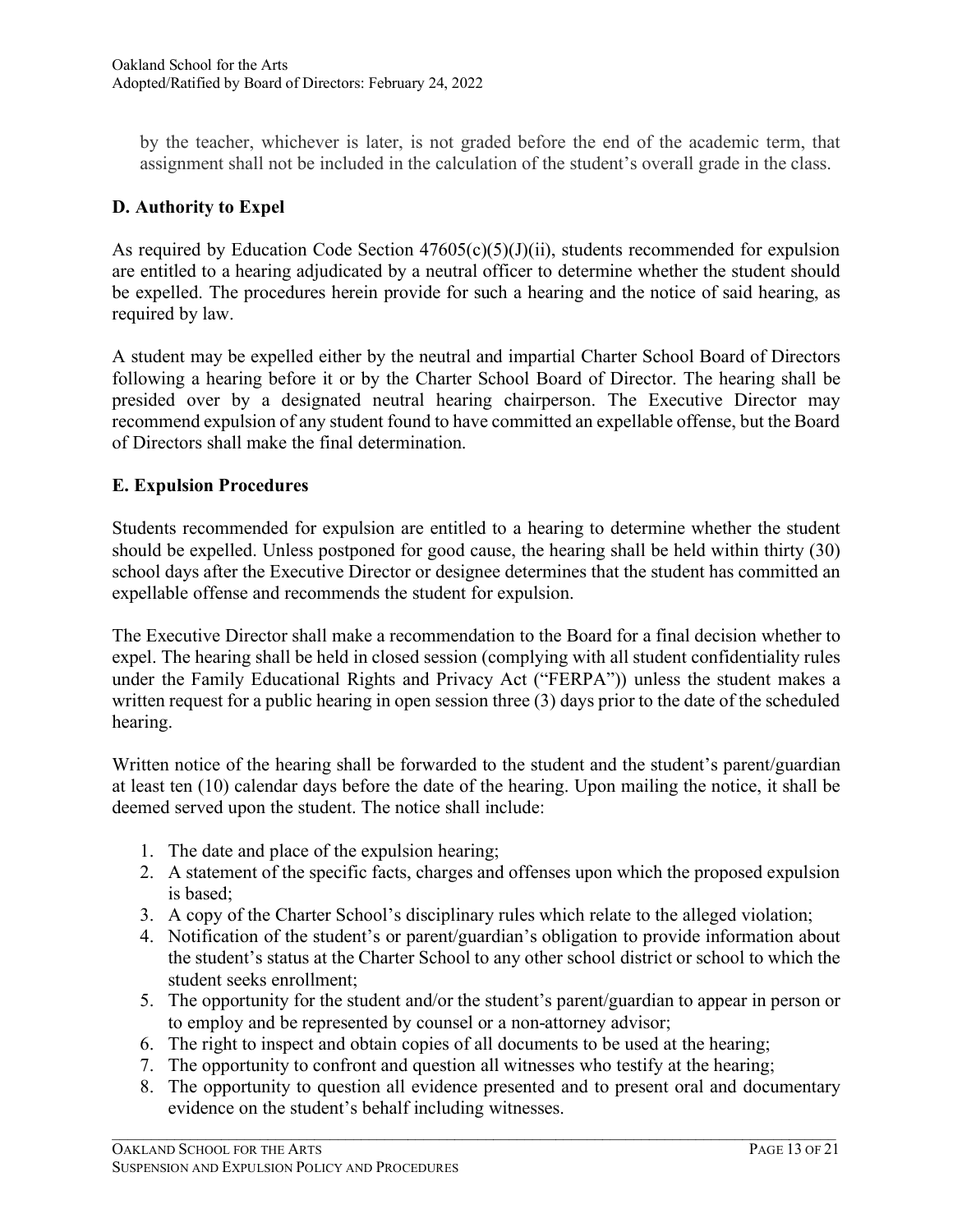### **F. Special Procedures for Expulsion Hearings Involving Sexual Assault or Battery Offenses**

The Charter School may, upon a finding of good cause, determine that the disclosure of either the identity of the witness or the testimony of that witness at the hearing, or both, would subject the witness to an unreasonable risk of psychological or physical harm. Upon this determination, the testimony of the witness may be presented at the hearing in the form of sworn declarations that shall be examined only by the Charter School or the hearing officer. Copies of these sworn declarations, edited to delete the name and identity of the witness, shall be made available to the student.

- 1. The complaining witness in any sexual assault or battery case must be provided with a copy of the applicable disciplinary rules and advised of their right to (a) receive five (5) days notice of their scheduled testimony; (b) have up to two (2) adult support persons of their choosing present in the hearing at the time the complaining witness testifies, which may include a parent/guardian, or legal counsel; and (c) elect to have the hearing closed while testifying.
- 2. The Charter School must also provide the victim a room separate from the hearing room for the complaining witness' use prior to and during breaks in testimony.
- 3. At the discretion of the entity conducting the expulsion hearing, the complaining witness shall be allowed periods of relief from examination and cross-examination during which the complaining witness may leave the hearing room.
- 4. The entity conducting the expulsion hearing may also arrange the seating within the hearing room to facilitate a less intimidating environment for the complaining witness.
- 5. The entity conducting the expulsion hearing may also limit time for taking the testimony of the complaining witness to the hours the complaining witness is normally in school, if there is no good cause to take the testimony during other hours.
- 6. Prior to a complaining witness testifying, the support persons must be admonished that the hearing is confidential. Nothing in the law precludes the entity presiding over the hearing from removing a support person whom the presiding person finds is disrupting the hearing. The entity conducting the hearing may permit any one of the support persons for the complaining witness to accompany the complaining witness to the witness stand.
- 7. If one or both of the support persons is also a witness, the Charter School must present evidence that the witness' presence is both desired by the witness and will be helpful to the Charter School. The entity presiding over the hearing shall permit the witness to stay unless it is established that there is a substantial risk that the testimony of the complaining witness would be influenced by the support person, in which case the presiding official shall admonish the support person or persons not to prompt, sway, or influence the witness in any way. Nothing shall preclude the presiding officer from exercising their discretion to remove a person from the hearing whom they believe is prompting, swaying, or influencing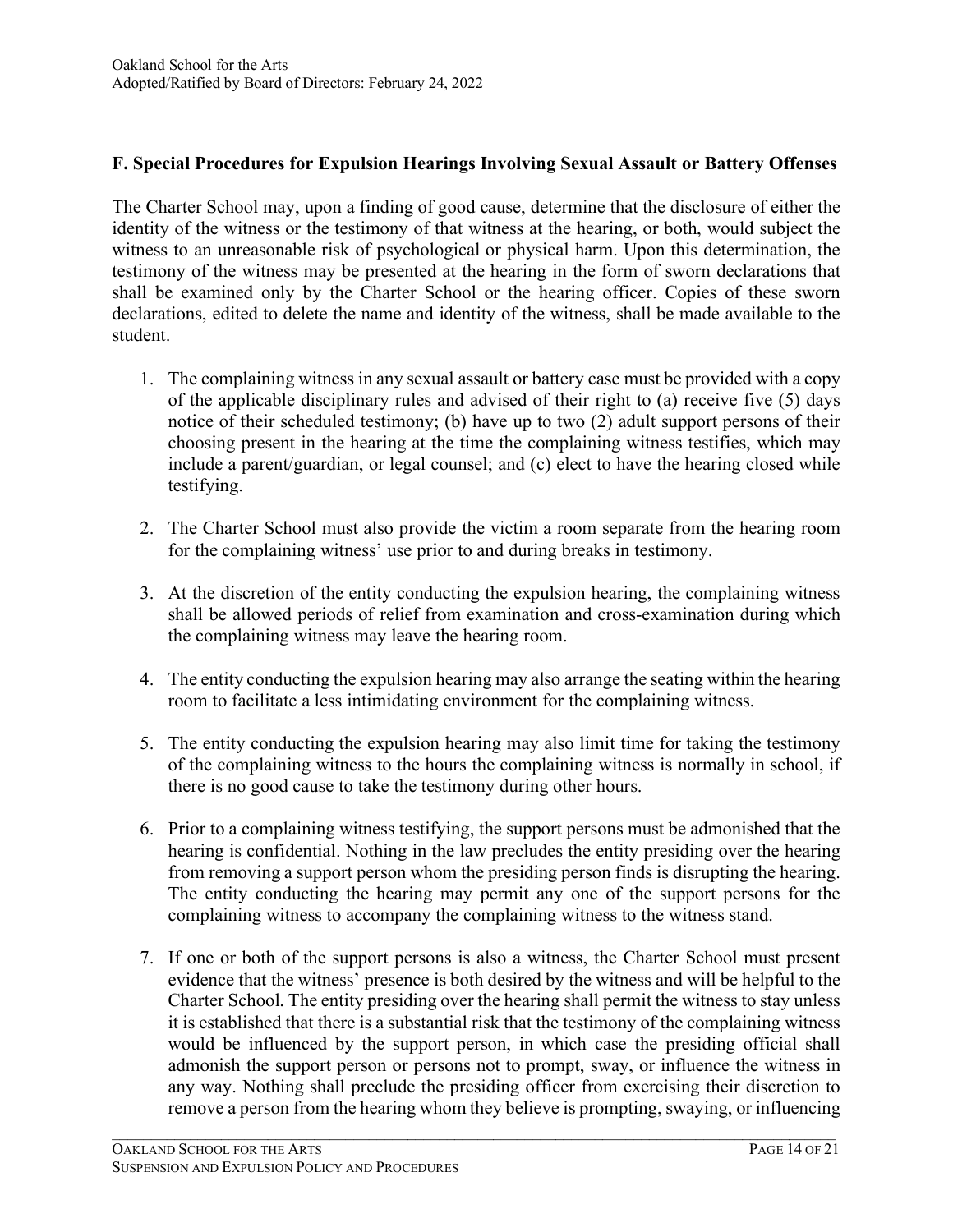the witness.

- 8. The testimony of the support person shall be presented before the testimony of the complaining witness and the complaining witness shall be excluded from the courtroom during that testimony.
- 9. Especially for charges involving sexual assault or battery, if the hearing is to be conducted in public at the request of the student being expelled, the complaining witness shall have the right to have their testimony heard in a closed session when testifying at a public meeting would threaten serious psychological harm to the complaining witness and there are no alternative procedures to avoid the threatened harm. The alternative procedures may include videotaped depositions or contemporaneous examination in another place communicated to the hearing room by means of closed-circuit television.
- 10. Evidence of specific instances of a complaining witness' prior sexual conduct is presumed inadmissible and shall not be heard absent a determination by the entity conducting the hearing that extraordinary circumstances exist requiring the evidence be heard. Before such a determination regarding extraordinary circumstances can be made, the witness shall be provided notice and an opportunity to present opposition to the introduction of the evidence. In the hearing on the admissibility of the evidence, the complaining witness shall be entitled to be represented by a parent, legal counsel, or other support person. Reputation or opinion evidence regarding the sexual behavior of the complaining witness is not admissible for any purpose.

### **G. Record of Hearing**

A record of the hearing shall be made and may be maintained by any means, including electronic recording, as long as a reasonably accurate and complete written transcription of the proceedings can be made.

### **H. Presentation of Evidence**

While technical rules of evidence do not apply to expulsion hearings, evidence may be admitted and used as proof only if it is the kind of evidence on which reasonable persons can rely in the conduct of serious affairs. A recommendation by the Executive Director to expel must be supported by substantial evidence that the student committed an expellable offense. Findings of fact shall be based solely on the evidence at the hearing. While hearsay evidence is admissible, no decision to expel shall be based solely on hearsay. Sworn declarations may be admitted as testimony from witnesses of whom the Board determines that disclosure of their identity or testimony at the hearing may subject them to an unreasonable risk of physical or psychological harm.

If, due to a written request by the expelled student, the hearing is held at a public meeting, and the charge is committing or attempting to commit a sexual assault or committing a sexual battery as defined in Education Code Section 48900, a complaining witness shall have the right to have their testimony heard in a session closed to the public.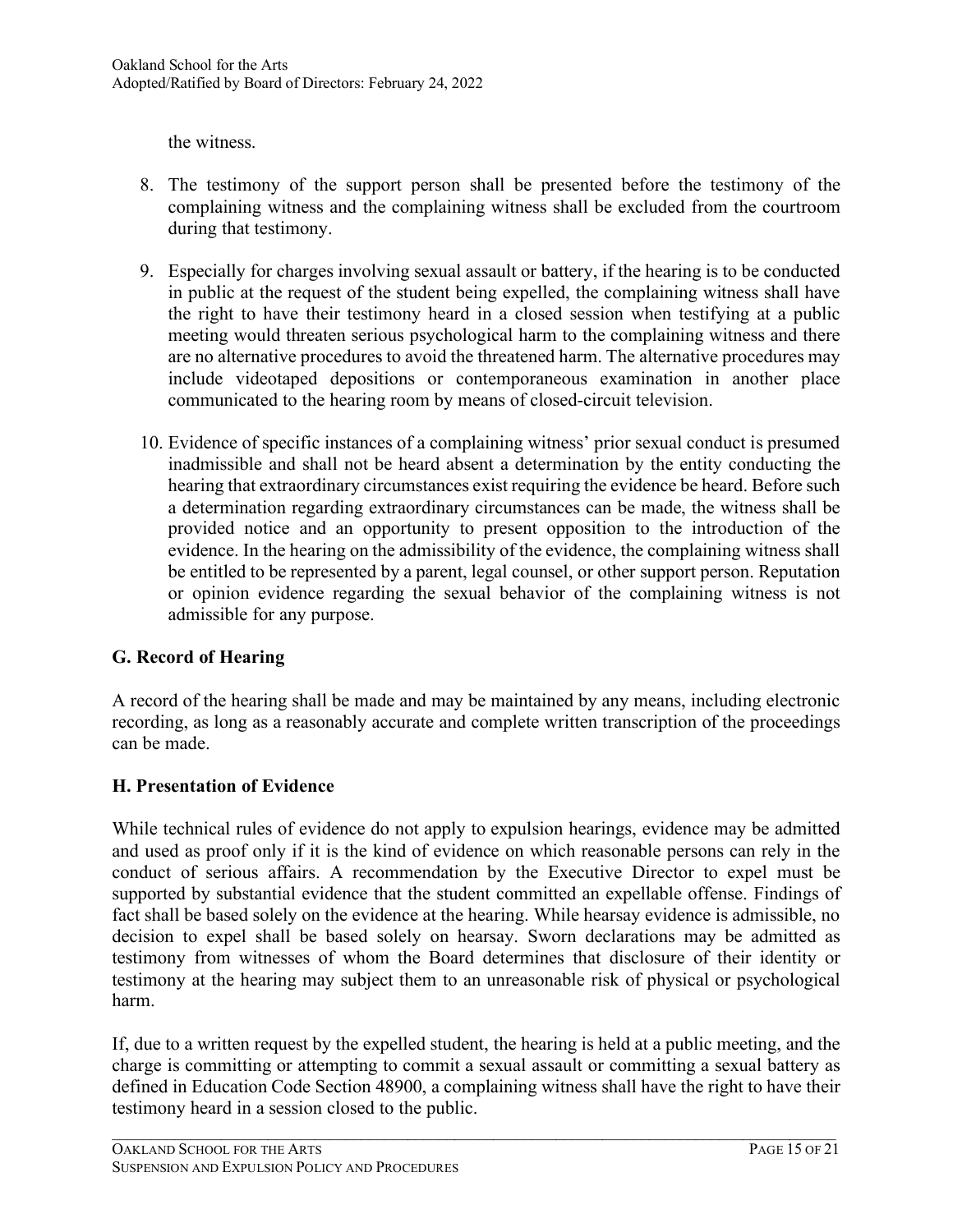## **I. Expulsion Decision**

The decision of the Board of Directors shall be in the form of written findings of fact. The Board of Directors shall make the final determination regarding the expulsion within ten (10) school days following the conclusion of the hearing. The decision of the Board of Directors is final.

If the Board of Directors ultimately decides not to expel, the student shall immediately be returned to their previous educational program.

The Board of Directors may also determine to suspend the enforcement of the expulsion order for a period of not more than one (1) calendar year from the date of the expulsion hearing and return the student to the student's previous educational program under a probationary status and rehabilitation plan to be determined by the Board. During the period of the suspension of the expulsion order, the student is deemed to be on probationary status. The Board of Directors may revoke the suspension of an expulsion order under this section if the student commits any of the enumerated offenses listed above or violates any of the Charter School's rules and regulations governing student conduct. If the Board revokes the suspension of an expulsion order, the student may be expelled under the terms of the original expulsion order. The Board of Directors shall apply the criteria for suspending the enforcement of the expulsion order equally to all students, including individuals with exceptional needs as defined in Education Code Section 56026. The Board of Directors shall further comply with the provisions set forth under Education Code Section 48917, except as otherwise expressly set forth herein.

### **J. Written Notice to Expel**

The Executive Director or designee, following a decision of the Board of Directors to expel, shall send written notice of the decision to expel, including the Board of Directors' adopted findings of fact, to the student and student's parent/guardian. This notice shall also include the following: (a) Notice of the specific offense committed by the student; and (b) Notice of the student's or parent/guardian's obligation to inform any new district in which the student seeks to enroll of the student's status with the Charter School.

The Executive Director or designee shall send a copy of the written notice of the decision to expel to the chartering authority. This notice shall include the following: (a) The student's name; and (b) The specific expellable offense committed by the student.

### **K. Disciplinary Records**

The Charter School shall maintain records of all student suspensions and expulsions at the Charter School. Such records shall be made available to the chartering authority upon request.

# **L. No Right to Appeal**

The student shall have no right of appeal from expulsion from the Charter School as the Charter School Board of Directors' decision to expel shall be final.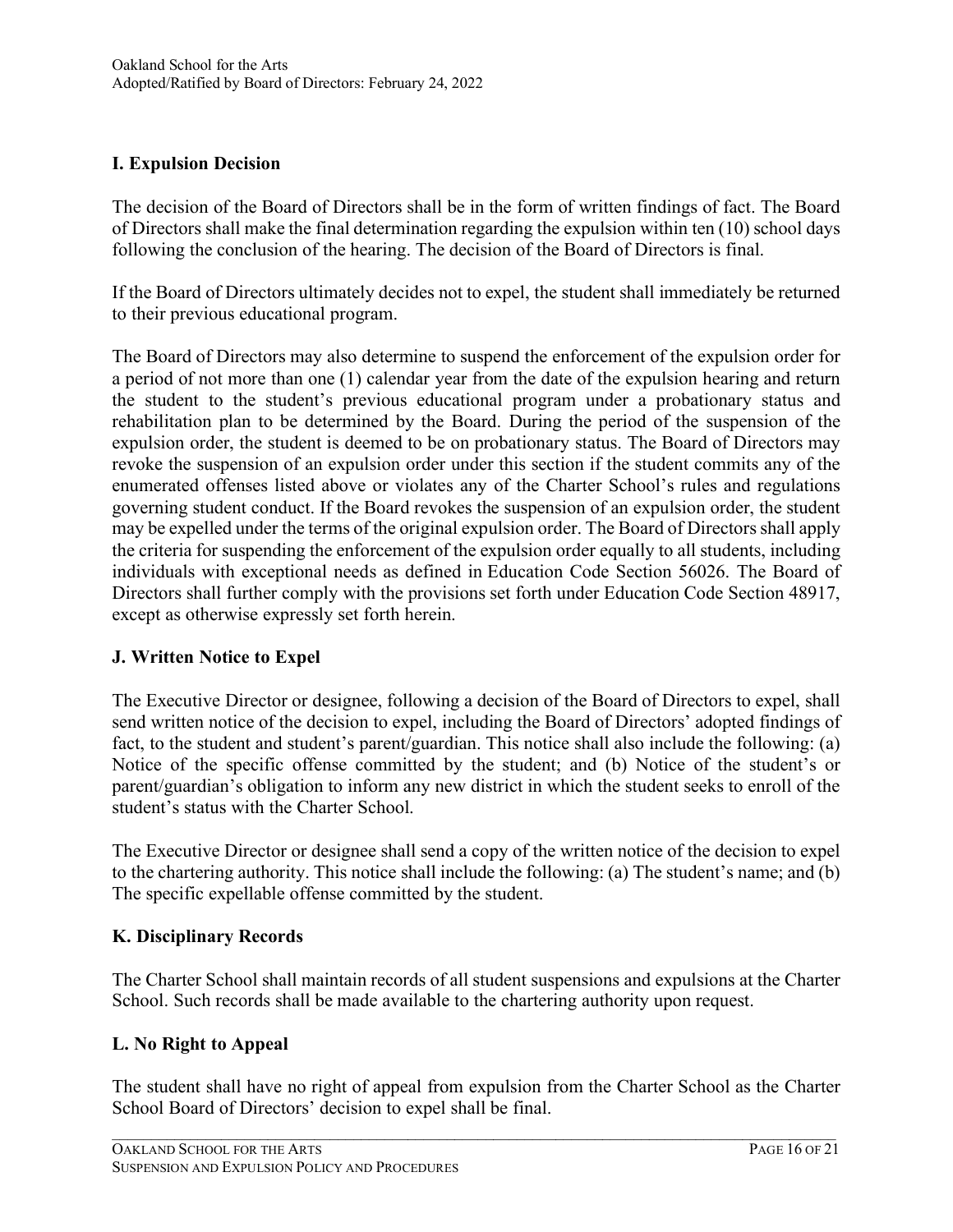### **M. Expelled Students/Alternative Education**

Parents/guardians of students who are expelled shall be responsible for seeking alternative education programs including, but not limited to, programs within the County or their school district of residence. The Charter School shall work cooperatively with parents/guardians as requested by parents/guardians or by the school district of residence to assist with locating alternative placements during expulsion.

#### **N. Rehabilitation Plans**

Students who are expelled from the Charter School shall be given a rehabilitation plan upon expulsion as developed by the Board of Directors at the time of the expulsion order, which may include, but is not limited to, periodic review as well as assessment at the time of review for readmission. The rehabilitation plan should include a date not later than one (1) year from the date of expulsion when the student may reapply to the Charter School for readmission.

#### **O. Readmission or Admission of Previously Expelled Student**

The decision to readmit a student after the end of the student's expulsion term or to admit a previously expelled student from another school district or charter school who has not been readmitted/admitted to another school or school district after the end of the student's expulsion term, shall be in the sole discretion of the Board of Directors following a meeting with the Executive Director or designee and the student and student's parent/guardian or representative to determine whether the student has successfully completed the rehabilitation plan and to determine whether the student poses a threat to others or will be disruptive to the school environment. The Executive Director or designee shall make a recommendation to the Board of Directors following the meeting regarding the Executive Director's or designee's determination. The Board shall then make a final decision regarding readmission or admission of the student during the closed session of a public meeting, reporting out any action taken during closed session consistent with the requirements of the Brown Act. The student's readmission is also contingent upon the Charter School's capacity at the time the student seeks readmission or admission to the Charter School.

#### **P. Notice to Teachers**

The Charter School shall notify teachers of each student who has engaged in or is reasonably suspected to have engaged in any of the acts listed in Education Code Section 49079 and the corresponding enumerated offenses set forth above.

#### **Q. Special Procedures for the Consideration of Suspension and Expulsion or Involuntary Removal of Students with Disabilities**

 $\mathcal{L}_\mathcal{L} = \{ \mathcal{L}_\mathcal{L} = \{ \mathcal{L}_\mathcal{L} = \{ \mathcal{L}_\mathcal{L} = \{ \mathcal{L}_\mathcal{L} = \{ \mathcal{L}_\mathcal{L} = \{ \mathcal{L}_\mathcal{L} = \{ \mathcal{L}_\mathcal{L} = \{ \mathcal{L}_\mathcal{L} = \{ \mathcal{L}_\mathcal{L} = \{ \mathcal{L}_\mathcal{L} = \{ \mathcal{L}_\mathcal{L} = \{ \mathcal{L}_\mathcal{L} = \{ \mathcal{L}_\mathcal{L} = \{ \mathcal{L}_\mathcal{$ 

1. Notification of SELPA

The Charter School shall immediately notify the SELPA and coordinate the procedures in this policy with the SELPA of the discipline of any student with a disability or student that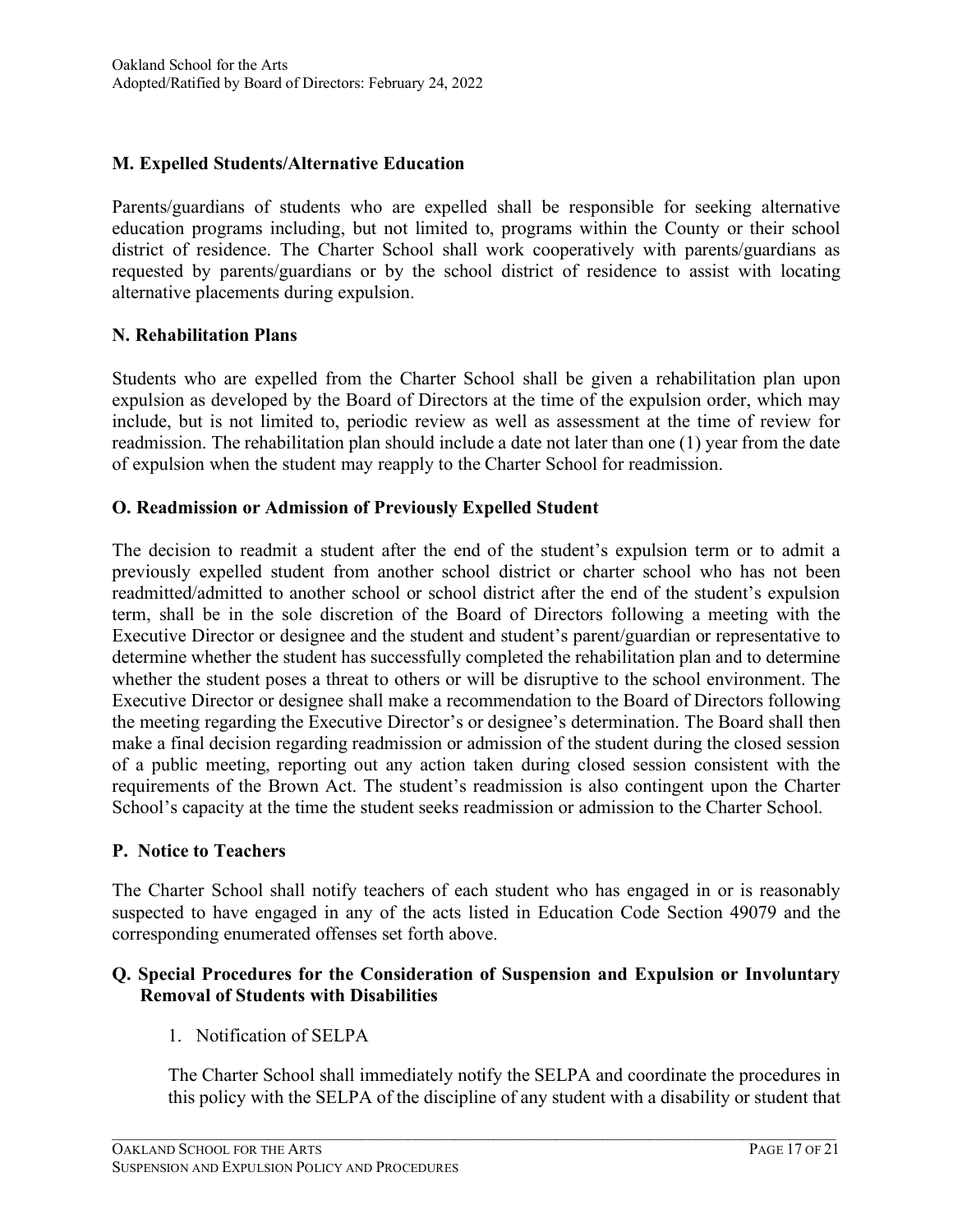the Charter School or the SELPA would be deemed to have knowledge that the student had a disability.

2. Services During Suspension

Students suspended for more than ten (10) school days in a school year shall continue to receive services so as to enable the student to continue to participate in the general education curriculum, although in another setting (which could constitute a change of placement and the student's IEP would reflect this change), and to progress toward meeting the goals set out in the child's IEP/504 Plan; and receive, as appropriate, a functional behavioral assessment and behavioral intervention services and modifications, that are designed to address the behavior violation so that it does not recur. These services may be provided in an interim alterative educational setting.

3. Procedural Safeguards/Manifestation Determination

Within ten (10) school days of a recommendation for expulsion or any decision to change the placement of a child with a disability because of a violation of a code of student conduct, the Charter School, the parent, and relevant members of the IEP/504 Team shall review all relevant information in the student's file, including the child's IEP/504 Plan, any teacher observations, and any relevant information provided by the parents to determine:

- a. If the conduct in question was caused by, or had a direct and substantial relationship to, the child's disability; or
- b. If the conduct in question was the direct result of the local educational agency's failure to implement the IEP/504 Plan.

If the Charter School, the parent, and relevant members of the IEP/504 Team determine that either of the above is applicable for the child, the conduct shall be determined to be a manifestation of the child's disability.

If the Charter School, the parent, and relevant members of the IEP/504 Team make the determination that the conduct was a manifestation of the child's disability, the IEP/504 Team shall:

- a. Conduct a functional behavioral assessment and implement a behavioral intervention plan for such child, provided that the Charter School had not conducted such assessment prior to such determination before the behavior that resulted in a change in placement;
- b. If a behavioral intervention plan has been developed, review the behavioral intervention plan if the child already has such a behavioral intervention plan, and modify it, as necessary, to address the behavior; and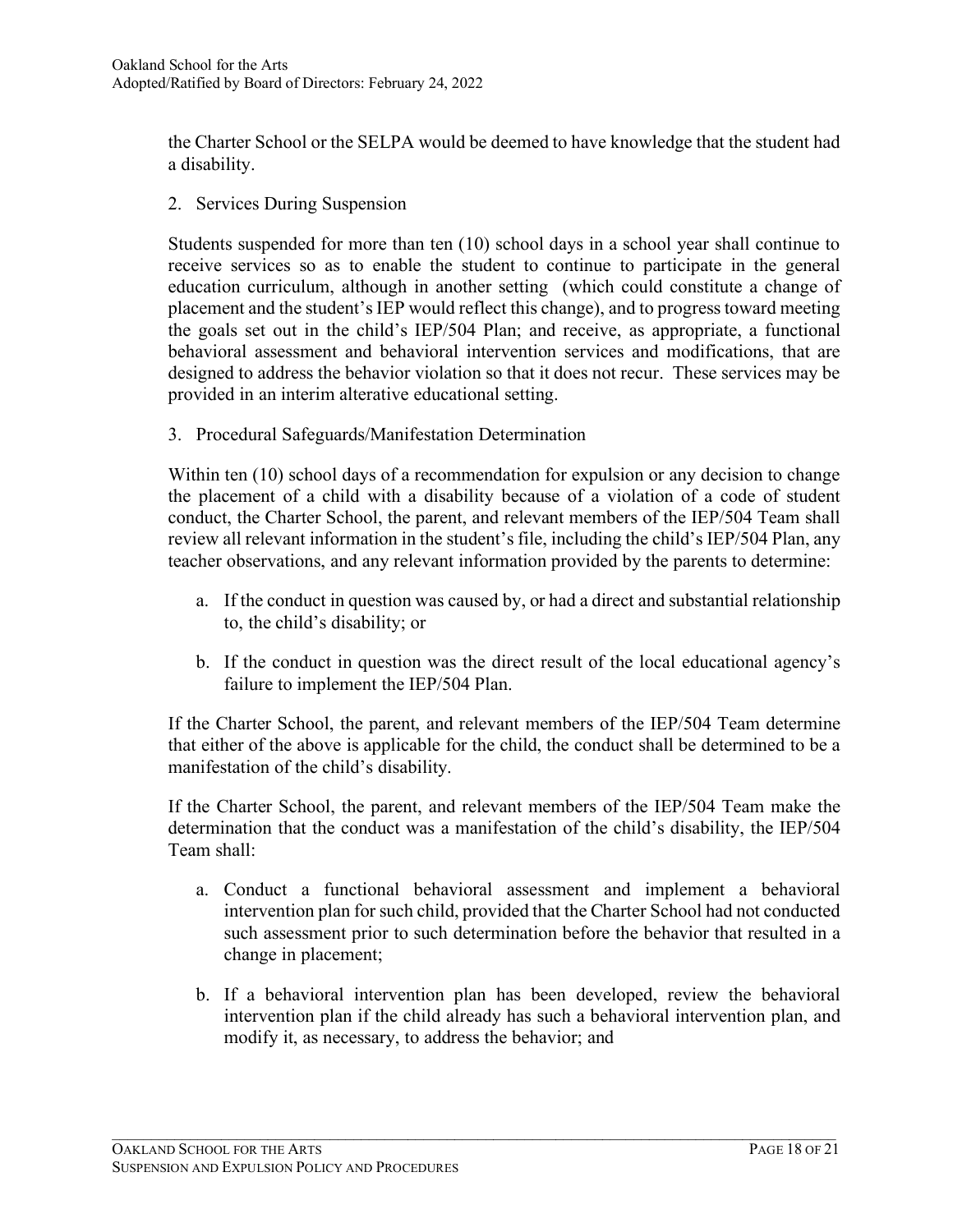c. Return the child to the placement from which the child was removed, unless the parent/guardian and the Charter School agree to a change of placement as part of the modification of the behavioral intervention plan.

If the Charter School, the parent/guardian, and relevant members of the IEP/504 Team determine that the behavior was not a manifestation of the student's disability and that the conduct in question was not a direct result of the failure to implement the IEP/504 Plan, then the Charter School may apply the relevant disciplinary procedures to children with disabilities in the same manner and for the same duration as the procedures would be applied to students without disabilities.

4. Due Process Appeals

The parent/guardian of a child with a disability who disagrees with any decision regarding placement, or the manifestation determination, or the Charter School believes that maintaining the current placement of the child is substantially likely to result in injury to the child or to others, may request an expedited administrative hearing through the Special Education Unit of the Office of Administrative Hearings or by utilizing the dispute provisions of the 504 Policy and Procedures.

When an appeal relating to the placement of the student or the manifestation determination has been requested by either the parent/guardian or the Charter School, the student shall remain in the interim alternative educational setting pending the decision of the hearing officer in accordance with state and federal law, including 20 U.S.C. Section 1415(k), until the expiration of the forty-five (45) day time period provided for in an interim alternative educational setting, unless the parent/guardian and the Charter School agree otherwise.

In accordance with 20 U.S.C. Section  $1415(k)(3)$ , if a parent/guardian disagrees with any decision regarding placement, or the manifestation determination, or if the Charter School believes that maintaining the current placement of the child is substantially likely to result in injury to the child or to others, the parent/guardian or Charter School may request a hearing.

In such an appeal, a hearing officer may: (1) return a child with a disability to the placement from which the child was removed; or (2) order a change in placement of a child with a disability to an appropriate interim alternative educational setting for not more than 45 school days if the hearing officer determines that maintaining the current placement of such child is substantially likely to result in injury to the child or to others.

5. Special Circumstances

Charter School personnel may consider any unique circumstances on a case-by-case basis when determining whether to order a change in placement for a child with a disability who violates a code of student conduct.

The Executive Director or designee may remove a student to an interim alternative educational setting for not more than forty-five (45) school days without regard to whether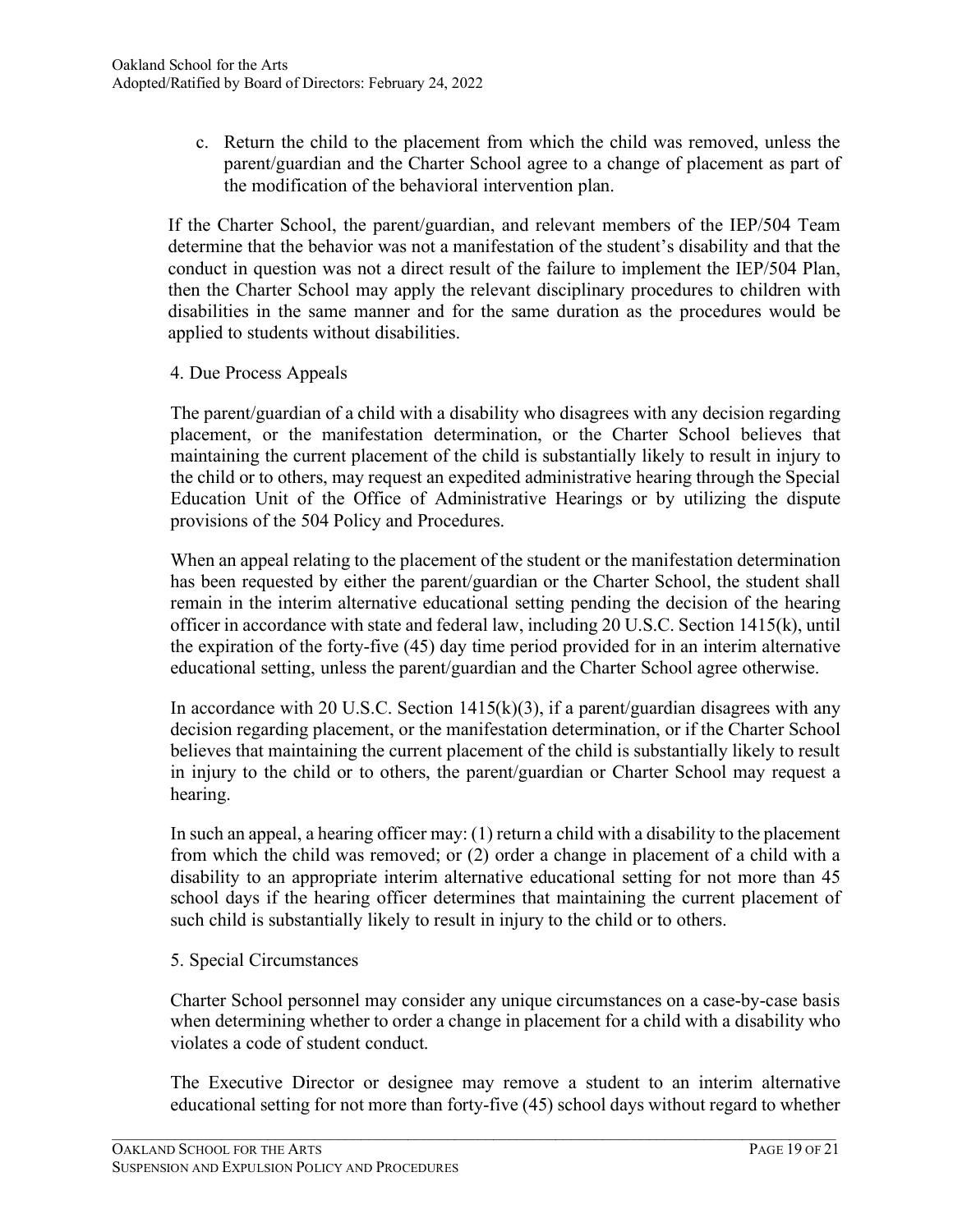the behavior is determined to be a manifestation of the student's disability in cases where a student:

- a. Carries or possesses a weapon, as defined in 18 U.S.C. Section 930, to or at school, on school premises, or to or at a school function;
- b. Knowingly possesses or uses illegal drugs, or sells or solicits the sale of a controlled substance, while at school, on school premises, or at a school function; or
- c. Has inflicted serious bodily injury, as defined by 20 U.S.C. Section  $1415(k)(7)(D)$ , upon a person while at school, on school premises, or at a school function.
- 6. Interim Alternative Educational Setting

The student's interim alternative educational setting shall be determined by the student's IEP/504 Team.

7. Procedures for Students Not Yet Eligible for Special Education Services

A student who has not been identified as an individual with disabilities pursuant to IDEA and who has violated the Charter School's disciplinary procedures may assert the procedural safeguards granted under this administrative regulation only if the Charter School had knowledge that the student was disabled before the behavior occurred.

The Charter School shall be deemed to have knowledge that the student had a disability if one of the following conditions exists:

- a. The parent/guardian has expressed concern in writing, or orally if the parent/guardian does not know how to write or has a disability that prevents a written statement, to Charter School supervisory or administrative personnel, or to one of the child's teachers, that the student is in need of special education or related services.
- b. The parent/guardian has requested an evaluation of the child.
- c. The child's teacher, or other Charter School personnel, has expressed specific concerns about a pattern of behavior demonstrated by the child, directly to the director of special education or to other Charter School supervisory personnel.

If the Charter School knew or should have known the student had a disability under any of the three (3) circumstances described above, the student may assert any of the protections available to IDEA-eligible children with disabilities, including the right to stay-put.

If the Charter School had no basis for knowledge of the student's disability, it shall proceed with the proposed discipline. The Charter School shall conduct an expedited evaluation if requested by the parents; however, the student shall remain in the education placement determined by the Charter School pending the results of the evaluation.